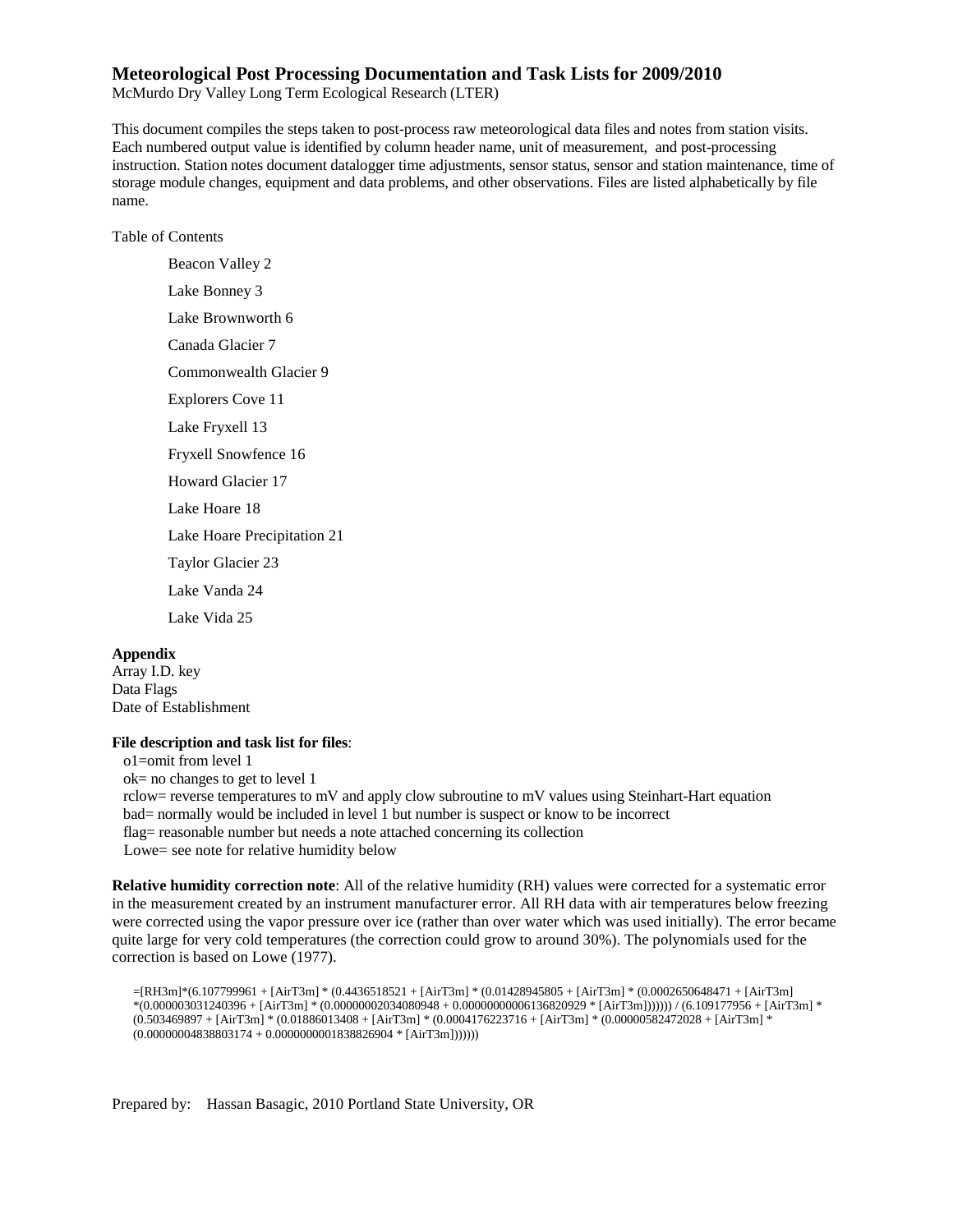### <span id="page-1-0"></span>**Beacon Valley**

| Filename:                      | ben9101.dat                                            |
|--------------------------------|--------------------------------------------------------|
| Station:                       | Beacon Valley                                          |
| Author of this report:         | Hassan Basagic                                         |
| File Period:                   | December 16, 2008 at 1500 to November 20, 2009 at 1215 |
| Sampling Frequency:            | wind every 4 sec.; others: every 30 sec.               |
| Averaging and Output Interval: | every 15 minutes                                       |
| Program Name                   | ben087v1                                               |

|                | array I.D.                                     | o1                          |
|----------------|------------------------------------------------|-----------------------------|
| 2              | day                                            | ok                          |
| 3              | time                                           | ok                          |
| $\overline{4}$ | mean air temp. $@$ 3 meters $(C)$              | rclow                       |
| 5              | corrected mean R.H. $@$ 3 meters $%$ )         | Lowe correction             |
| 6              | mean solar flux going down $(W/m2) - PY45665$  | ok                          |
|                | mean solar flux going up $(W/m2) - PY18400$    | ok                          |
| 8              | mean horizontal wind speed (m/s)               | ok                          |
| 9              | resultant mean wind speed (m/s)                | 01                          |
|                | resultant mean wind direction (degrees from    |                             |
| 10             | north)                                         | ok                          |
| 11             | standard deviation of wind direction (degrees) | ok                          |
| 12             | maximum wind speed $(m/s)$                     | 0k                          |
| 13             | minimum wind speed (m/s)                       | ok                          |
| 14             | mean P.A.R. (micromols/s/m2)                   | $Q20275$ - multiply by 1.18 |
| 15             | mean soil temperature $@$ 0 cm in soil (C)     | rclow                       |
| 16             | mean soil temperature $@$ 5 cm in soil (C)     | rclow                       |
| 17             | mean soil temperature $@ 10$ cm in soil (C)    | rclow                       |
| 18             | sample of battery voltage                      | o1                          |
|                |                                                |                             |

- 1. No missing data.
- 2. Datalogger time adjusted ahead by 1 min 30 sec on November 20, 2009 at 1137.
- 3. Input values and wind direction appear correct.
- 4. Maintenance: November 20, 2009 swapped down facing pyranometer (old#PY18400, new#PY27937) at 12:12. Upward facing pyranometer needs replacement plate as current locknut is stripped.
- 5. SM swapped on November 20, 2009 at 1217.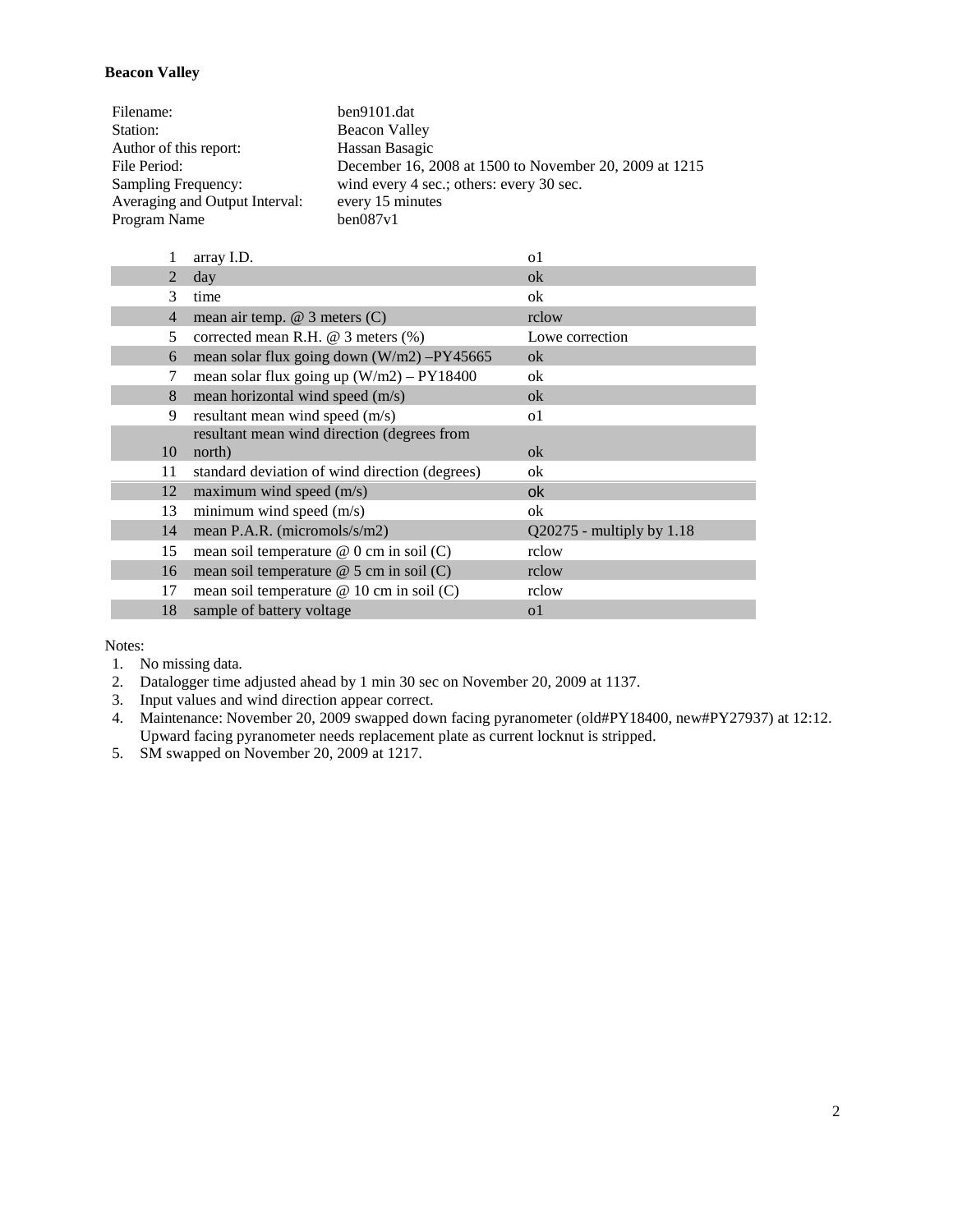#### <span id="page-2-0"></span>**Lake Bonney**

| Filename:                      | boy9101.dat                                                                  |
|--------------------------------|------------------------------------------------------------------------------|
| Station:                       | Lake Bonney                                                                  |
| Author of this report:         | Hassan Basagic                                                               |
| File Period:                   | January 10, 2009 at 1330 to November 25, 2009 at 1015                        |
| Sampling Frequency:            | sonic and prec. every 60 minutes, wind speed every 4 sec, other every 30 sec |
| Averaging and Output Interval: | every 15 minutes                                                             |
| Program Name                   | box089v1                                                                     |

| 1              | array I.D.                                         | 0 <sub>1</sub>                              |
|----------------|----------------------------------------------------|---------------------------------------------|
| $\overline{2}$ | day                                                | ok                                          |
| 3              | time                                               | ok                                          |
| $\overline{4}$ | mean air temp. $@$ 3 meters $(C)$                  | rclow                                       |
| 5              | corrected mean R.H. @ 3 meters (%)                 | Lowe correction                             |
| 6              | mean solar flux going down $(W/m2) - PY41099$      | ok                                          |
| 7              | mean solar flux going up $(W/m2) - PY40424$        | ok                                          |
| 8              | mean P.A.R. (micromols/s/m2) - $Q33906$            | divide by 200, multiply by 292.51           |
| 9              | mean horizontal wind speed (m/s)                   | ok                                          |
| 10             | resultant mean wind speed (m/s)                    | 0 <sub>1</sub>                              |
| 11             | resultant mean wind direction (degrees from north) | ok                                          |
| 12             | standard deviation of wind direction (degrees)     | ok                                          |
| 13             | maximum wind speed (m/s)                           | ok                                          |
| 14             | minimum wind speed (m/s)                           | $\alpha$                                    |
| 15             | mean up-facing pyrgeometer, rad. comp. (W/m2)      | 30831F: divide by 250; multiply by 277.01   |
| 16             | mean up-facing pyrgeometer hemisphere temp         | Eppley                                      |
| 17             | mean up-facing pyrgeometer thermopile (W/m2)       | Eppley                                      |
| 18             | mean up-facing pyrgeometer case temp               | Eppley                                      |
| 19             | mean down-facing pyrgeometer, rad. comp. (W/m2)    | 32059F3 - divide by 250; multiply by 227.79 |
| 20             | mean down-facing pyrgeometer hemisphere temp       | Eppley                                      |
| 21             | mean down-facing pyrgeometer thermopile (W/m2)     | Eppley                                      |
| 22             | mean down-facing pyrgeometer case temp             | Eppley                                      |
| 23             | mean soil temperature @ 0 cm in soil (C)           | rclow                                       |
| 24             | mean soil temperature @ 5 cm in soil (C)           | rclow                                       |
| 25             | mean soil temperature @ 10 cm in soil (C)          | rclow                                       |
| 26             | sample depth from sensor to surface (cm)           | Measured depth $(0.412) +$ Value) * 100     |
| 27             | sample precipitation (mm)                          | ok                                          |
| 28             | sample of battery voltage                          | 0 <sub>1</sub>                              |

Notes:<br>1.

No missing data.

2. Time and adjusted back 5 min and 30 sec on November 25, 2009 at 950.

3. Input values appear out of order. Ultrasonic ranger and voltage inputs are reading zero. Ultrasonic height is 39.8 cm. Sensit height is correct at 20 cm.

4. Maintenance: on November 25, 2009 swapped upfacing pyranometer (old#PY41099, new#PY23269) at 1022 and downfacing pyranometer (old# PY40424, new#PY23250) at 1017.

5. SM swapped on November 25, 2009 at 1047.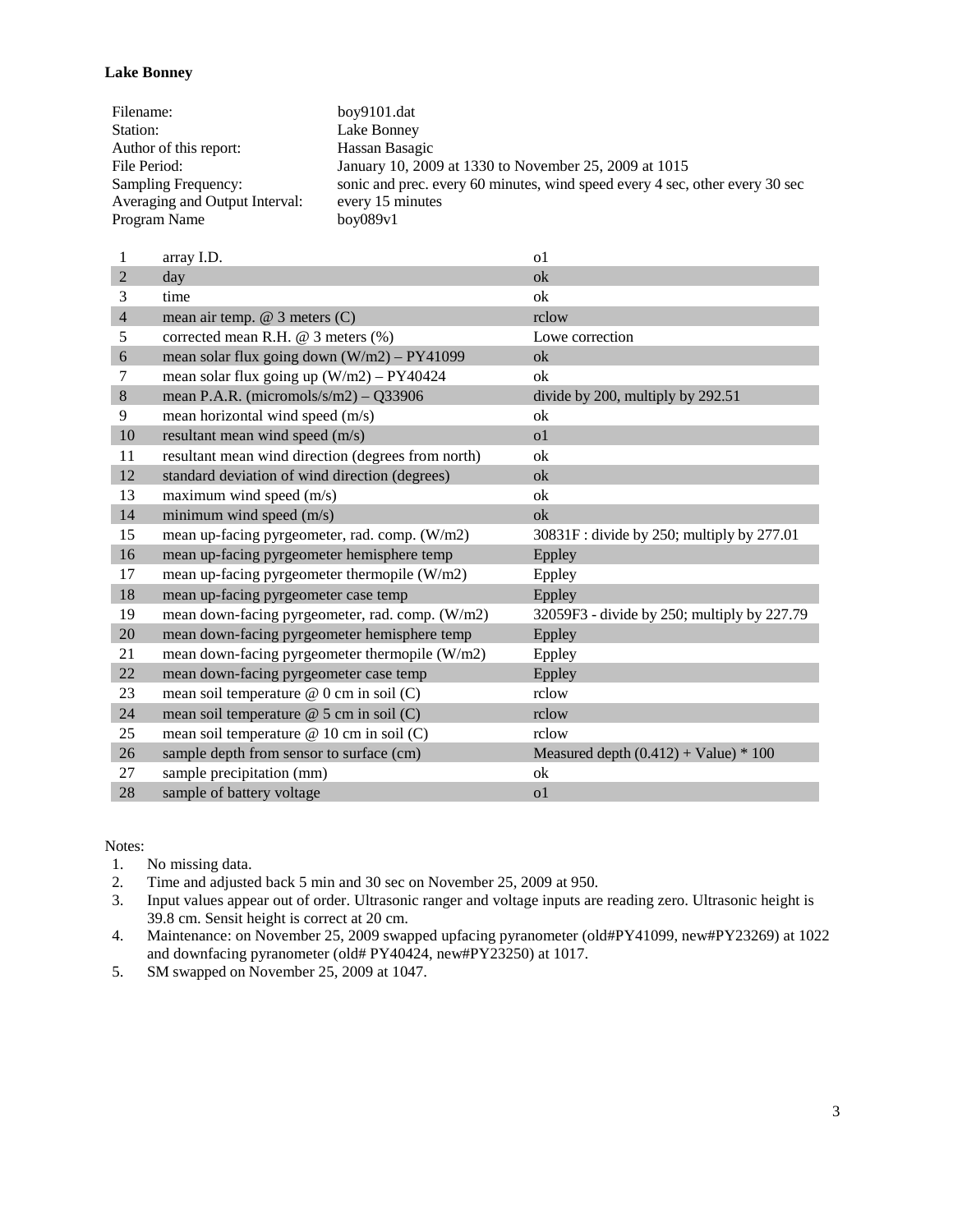| Filename:                      | boy9102.dat                                                                  |
|--------------------------------|------------------------------------------------------------------------------|
| Station:                       | Lake Bonney                                                                  |
| Author of this report:         | Hassan Basagic                                                               |
| File Period:                   | November 25, 2009 at 1030 to December 2, 2009 at 1300                        |
| Sampling Frequency:            | sonic and prec. every 60 minutes, wind speed every 4 sec, other every 30 sec |
| Averaging and Output Interval: | every 15 minutes                                                             |
| Program Name                   | boy089v1 and boy910v1                                                        |

| 1              | array I.D.                                         | 0 <sup>1</sup>                              |
|----------------|----------------------------------------------------|---------------------------------------------|
| $\overline{2}$ | day                                                | ok                                          |
| 3              | time                                               | ok                                          |
| $\overline{4}$ | mean air temp. $@$ 3 meters $(C)$                  | rclow                                       |
| 5              | corrected mean R.H. $@$ 3 meters $%$               | Lowe correction                             |
| 6              | mean solar flux going down $(W/m^2)$               | PY23269<br>ok                               |
| 7              | mean solar flux going up $(W/m^2)$                 | PY23250<br>ok                               |
| 8              | mean horizontal wind speed (m/s)                   | ok                                          |
| 9              | resultant mean wind speed (m/s)                    | 0 <sup>1</sup>                              |
| 10             | resultant mean wind direction (degrees from north) | ok                                          |
| 11             | standard deviation of wind direction (degrees)     | ok                                          |
| 12             | maximum wind speed (m/s)                           | ok                                          |
| 13             | minimum wind speed (m/s)                           | ok                                          |
| 14             | mean P.A.R. (micromols/s/m2) – $Q33906$            | divide by 200, multiply by 292.51           |
| 15             | mean soil temperature @ 0 cm in soil (C)           | rclow                                       |
| 16             | mean soil temperature @ 5 cm in soil (C)           | rclow                                       |
| 17             | mean soil temperature @ 10 cm in soil (C)          | rclow                                       |
| 18             | sample depth from sensor to surface (cm)           | Measured depth $(0.412) +$ Value) * 100     |
| 19             | mean up-facing pyrgeometer, rad. comp. $(W/m2)$    | 30831F - divide by 250; multiply by 277.01  |
| 20             | mean up-facing pyrgeometer hemisphere temp         | Eppley                                      |
| 21             | mean up-facing pyrgeometer thermopile $(W/m2)$     | Eppley                                      |
| 22             | mean up-facing pyrgeometer case temp               | Eppley                                      |
| 23             | mean down-facing pyrgeometer, rad. comp. $(W/m2)$  | 32059F3 - divide by 250; multiply by 227.79 |
| 24             | mean down-facing pyrgeometer hemisphere temp       | Eppley                                      |
| 25             | mean down-facing pyrgeometer thermopile $(W/m2)$   | Eppley                                      |
| 26             | mean down-facing pyrgeometer case temp             | Eppley                                      |
| 27             | sample precipitation (mm)                          | ok                                          |
| 28             | sample of battery voltage                          | 0 <sup>1</sup>                              |

Notes:<br>1.

- Remote upload of new program (boy910v1.dld) on December 1, 2009 at 2130. New program changes order of input and output locations and repairs problems with ultrasonic ranger and battery voltage.
- 2. Site visit on December 2, 2009. One line of missing data on December 1, 2009 2145. Time and date are correct.
- 3. All operating well. Ultrasonic height is 41.0 cm. Sensit height is correct at 20 cm.
- 4. SM swapped on December 2, 2009 at 1305.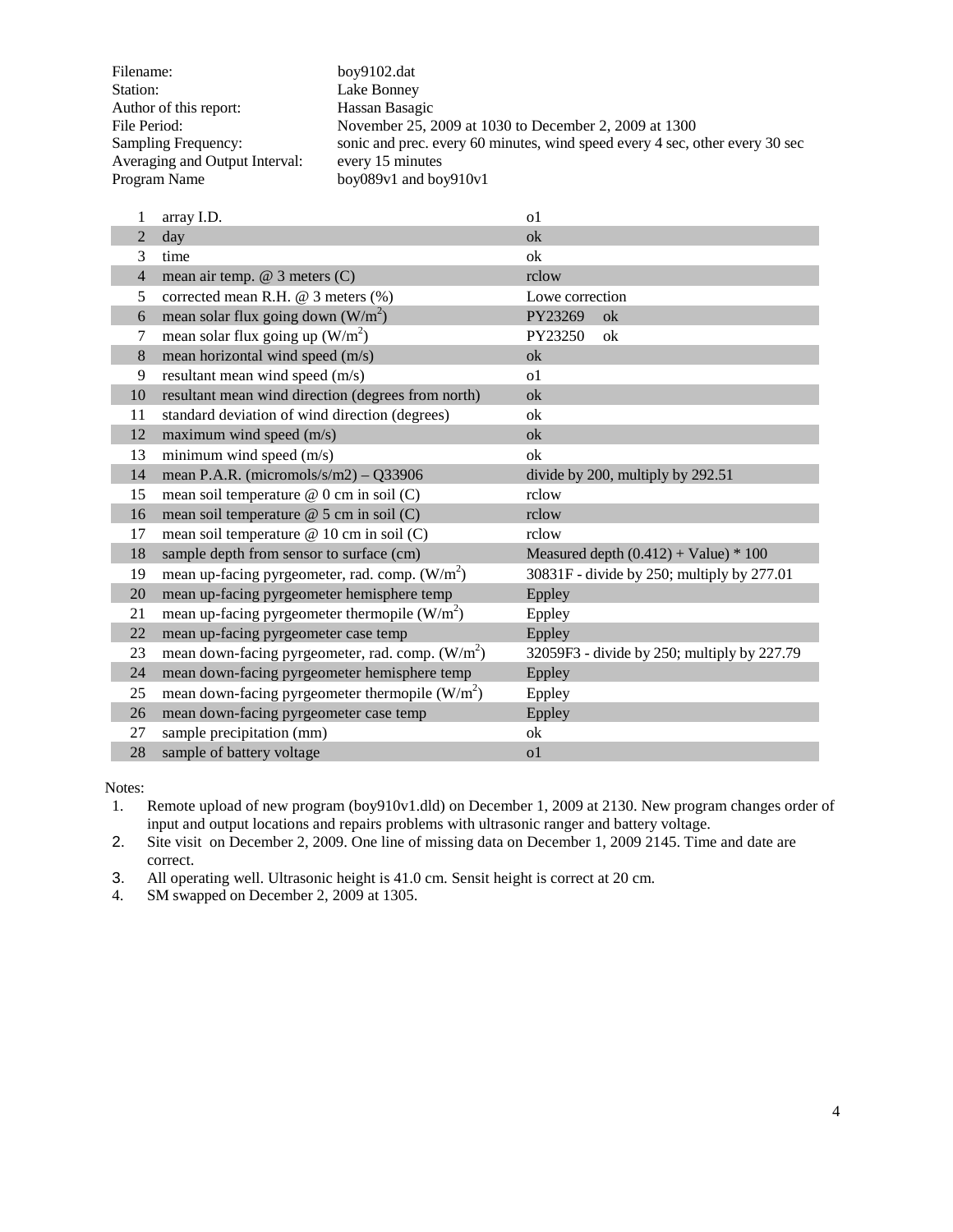| Filename:                      | boy9103.dat                                                                  |
|--------------------------------|------------------------------------------------------------------------------|
| Station:                       | Lake Bonney                                                                  |
| Author of this report:         | Hassan Basagic                                                               |
| File Period:                   | December 2, 2009 at 1315 to January 15, 2010 at 1000                         |
| Sampling Frequency:            | sonic and prec. every 60 minutes, wind speed every 4 sec, other every 30 sec |
| Averaging and Output Interval: | every 15 minutes                                                             |
| Program Name                   | box910v1                                                                     |

| 1              | array I.D.                                         | 0 <sup>1</sup>                              |
|----------------|----------------------------------------------------|---------------------------------------------|
| $\mathfrak{D}$ | day                                                | ok                                          |
| 3              | time                                               | ok                                          |
| $\overline{4}$ | mean air temp. @ 3 meters (C)                      | rclow                                       |
| 5              | corrected mean R.H. $@$ 3 meters $%$               | Lowe correction                             |
| 6              | mean solar flux going down $(W/m^2)$               | PY23269<br>ok                               |
| 7              | mean solar flux going up $(W/m^2)$                 | PY23250<br>ok                               |
| 8              | mean horizontal wind speed (m/s)                   | ok                                          |
| 9              | resultant mean wind speed (m/s)                    | 0 <sup>1</sup>                              |
| 10             | resultant mean wind direction (degrees from north) | ok                                          |
| 11             | standard deviation of wind direction (degrees)     | ok                                          |
| 12             | maximum wind speed (m/s)                           | ok                                          |
| 13             | minimum wind speed $(m/s)$                         | ok                                          |
| 14             | mean P.A.R. (micromols/s/m2) - $Q33906$            | divide by 200, multiply by 292.51           |
| 15             | mean soil temperature @ 0 cm in soil (C)           | rclow                                       |
| 16             | mean soil temperature @ 5 cm in soil (C)           | rclow                                       |
| 17             | mean soil temperature @ 10 cm in soil (C)          | rclow                                       |
| 18             | sample depth from sensor to surface (cm)           | Measured depth $(0.412) +$ Value) * 100     |
| 19             | mean up-facing pyrgeometer, rad. comp. $(W/m2)$    | 30831F - divide by 250; multiply by 277.01  |
| 20             | mean up-facing pyrgeometer hemisphere temp         | Eppley                                      |
| 21             | mean up-facing pyrgeometer thermopile $(W/m2)$     | Eppley                                      |
| 22             | mean up-facing pyrgeometer case temp               | Eppley                                      |
| 23             | mean down-facing pyrgeometer, rad. comp. $(W/m2)$  | 32059F3 - divide by 250; multiply by 227.79 |
| 24             | mean down-facing pyrgeometer hemisphere temp       | Eppley                                      |
| 25             | mean down-facing pyrgeometer thermopile $(W/m2)$   | Eppley                                      |
| 26             | mean down-facing pyrgeometer case temp             | Eppley                                      |
| 27             | sample precipitation (mm)                          | ok                                          |
| 28             | sample of battery voltage                          | 0 <sup>1</sup>                              |

1. No missing data. Time and date are correct on January 15, 2010 at 1005.

2. All operating well. Ultrasonic height is 40.4 cm. Sensit height is correct at 20 cm.

3. SM swapped on January 15, 2010 at 1003.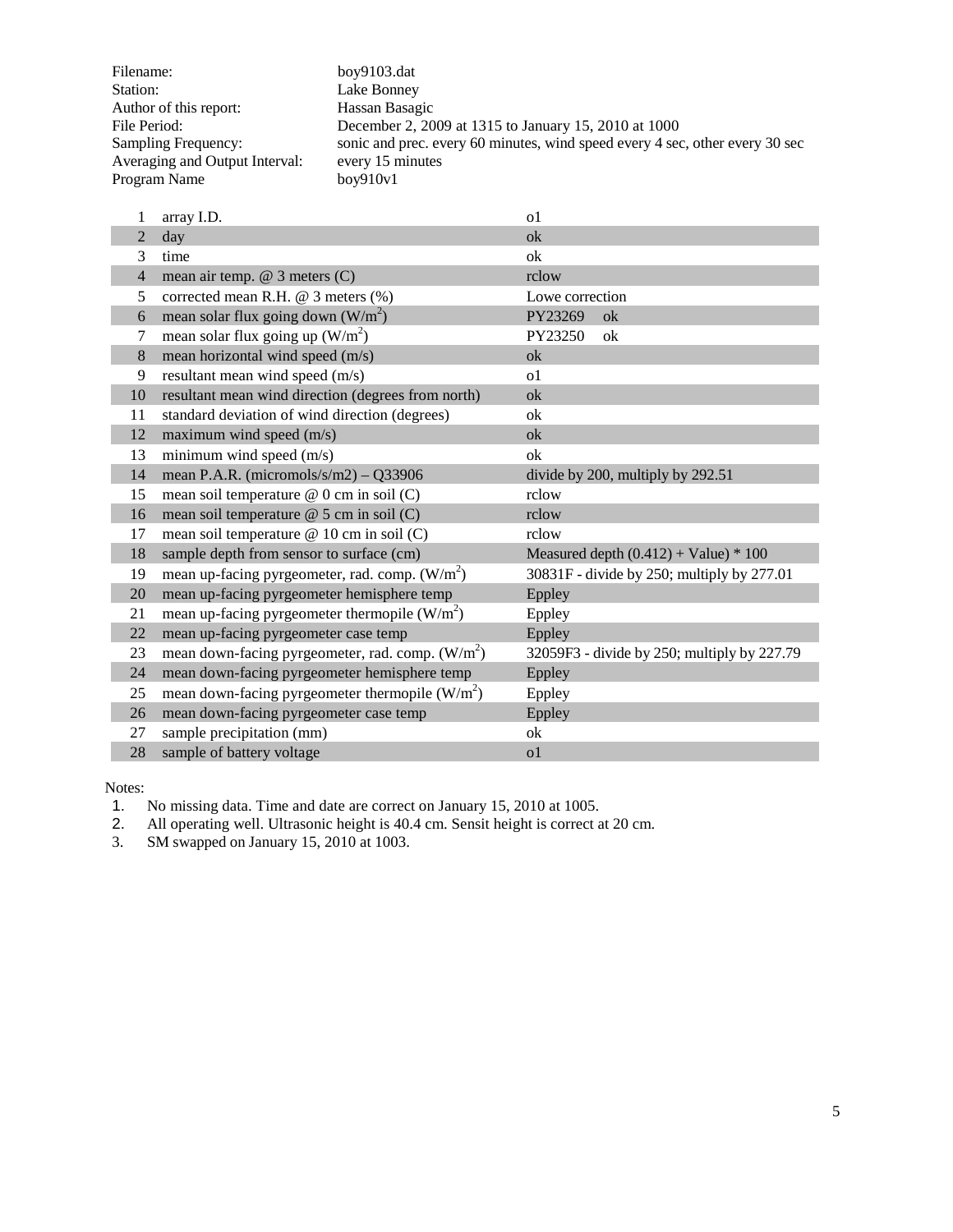<span id="page-5-0"></span>**Lake Brownworth**

| Filename:                      | brh9101.dat                                                        |
|--------------------------------|--------------------------------------------------------------------|
| Station:                       | Lake Brownworth                                                    |
| Author of this report:         | Hassan Basagic                                                     |
| File Period:                   | December 30, 2008 at 1315 to December 1, 2009 at 1215              |
| Sampling Frequency:            | sonic every 60 minutes, wind speed every 4 sec, other every 30 sec |
| Averaging and Output Interval: | every 15 minutes                                                   |
| Program Name                   | brh045v1                                                           |

|                | array I.D.                                             | $\Omega$                                |
|----------------|--------------------------------------------------------|-----------------------------------------|
| $\overline{2}$ | day                                                    | ok                                      |
| 3              | time                                                   | ok                                      |
| $\overline{4}$ | mean air temp. @ 3 meters (C)                          | rclow                                   |
| 5              | corrected mean R.H. @ 3 meters (%)                     | Lowe correction                         |
|                | mean solar flux coming down $(W/m^2)$ – PY25306        |                                         |
| 6              | (PY40423)                                              | ok                                      |
| 7              | mean solar flux going up $(W/m^2)$ – PY28167 (PY27929) | ok                                      |
| 8              | mean horizontal wind speed (m/s)                       | ok                                      |
| 9              | resultant mean wind speed (m/s)                        | <sub>o</sub> 1                          |
| 10             | resultant mean wind direction (degrees from north)     | ok                                      |
| 11             | standard deviation of wind direction (degrees)         | ok                                      |
| 12             | maximum wind speed $(m/s)$                             | ok                                      |
| 13             | minimum wind speed (m/s)                               | ok                                      |
|                |                                                        | $Q28265$ – multiply by 1.1792           |
| 14             | mean P.A.R. (micromols/s/ $m2$ )                       | $Q$ 32567 – multiply by 1.3960          |
| 15             | mean soil temperature $@$ 0 cm in soil (C)             | rclow                                   |
| 16             | mean soil temperature $@$ 5 cm in soil (C)             | rclow                                   |
| 17             | mean soil temperature $@ 10$ cm in soil (C)            | rclow                                   |
| 18             | sample depth from sensor to surface (cm)               | Measured depth $(0.589) +$ Value) * 100 |
| 19             | sample of battery voltage                              | 01                                      |

- 1. One line of repeat data on 12/1/2009 at 11:45 caused by clock reset. Deleted second line.
- 2. Datalogger clock corrected back 9 min on December 1, 2009 at 1140.
- 3. Check input values and wind alignment on December 1, 2009 at 1145, all values look good. Ultrasonic ranger height was 58.5 cm (bare-ground).
- 4. Maintenance: on December 1, 2009 swapped upfacing pyranometer (old# PY25306, new# PY40423) at 12:05, downfacing pyranometer (old# PY28167, new# PY27929) at 1203, quantum PAR (old# Q28265, new# Q32567) at 1214, and CR10x datalogger at 1225.
- 5. Swapped SM on December 1, 2009 at 1236.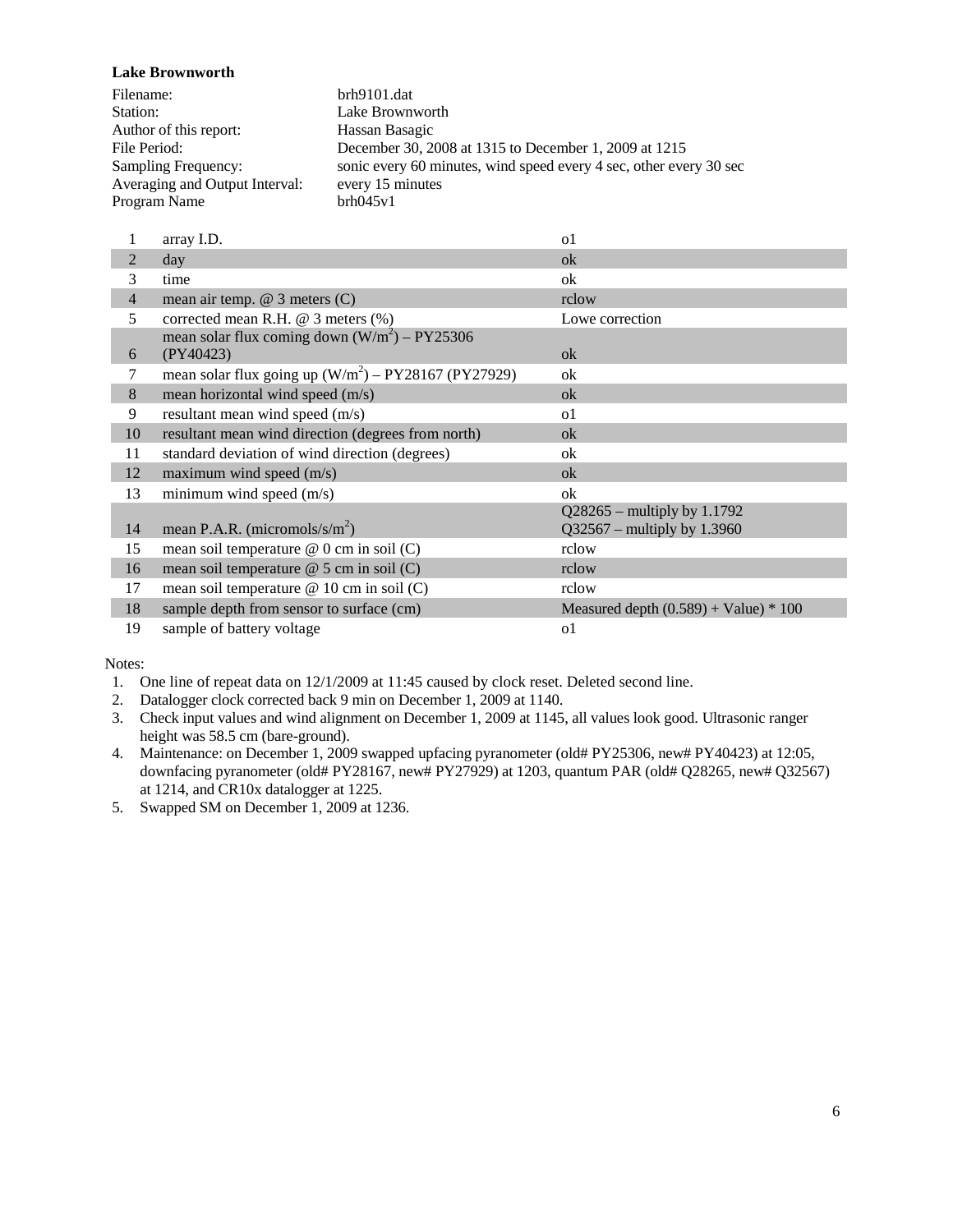# <span id="page-6-0"></span>**Canada Glacier**

| Filename:                      | caa9101.dat                                           |
|--------------------------------|-------------------------------------------------------|
| Station:                       | Canada Glacier                                        |
| Author of this report:         | Hassan Basagic                                        |
| File Period:                   | January 17, 2009 at 1615 to November 13, 2009 at 1415 |
| Sampling Frequency:            | wind speed every 4 sec; all other every 30 sec        |
| Averaging and Output Interval: | every 15 minutes                                      |
| Program Name                   | caa089v1                                              |

|                | array I.D.                                         | o1              |
|----------------|----------------------------------------------------|-----------------|
| $\mathfrak{D}$ | day                                                | ok              |
| 3              | time                                               | ok              |
| $\overline{4}$ | mean air temp. $(C)$                               | rclow           |
| 5              | corrected mean relative humidity (%)               | Lowe correction |
| 6              | mean solar flux coming down $(W/m^2)$              | ok              |
|                | mean solar flux going up $(W/m^2)$                 | ok              |
| 8              | mean horizontal wind speed (m/s)                   | ok              |
| 9              | resultant mean wind speed (m/s)                    | <sub>o</sub> 1  |
| 10             | resultant mean wind direction (degrees from north) | ok              |
| 11             | standard deviation of wind direction (degrees)     | ok              |
| 12             | maximum wind speed (m/s)                           | ok              |
| 13             | minimum wind speed $(m/s)$                         | ok              |
| 14             | sample battery voltage                             | $\Omega$        |

Notes:

1. No missing data.

2. Time ok on November 13, 2009 at 1409.

3. Swapped SM on November 13, 2009 at 1417.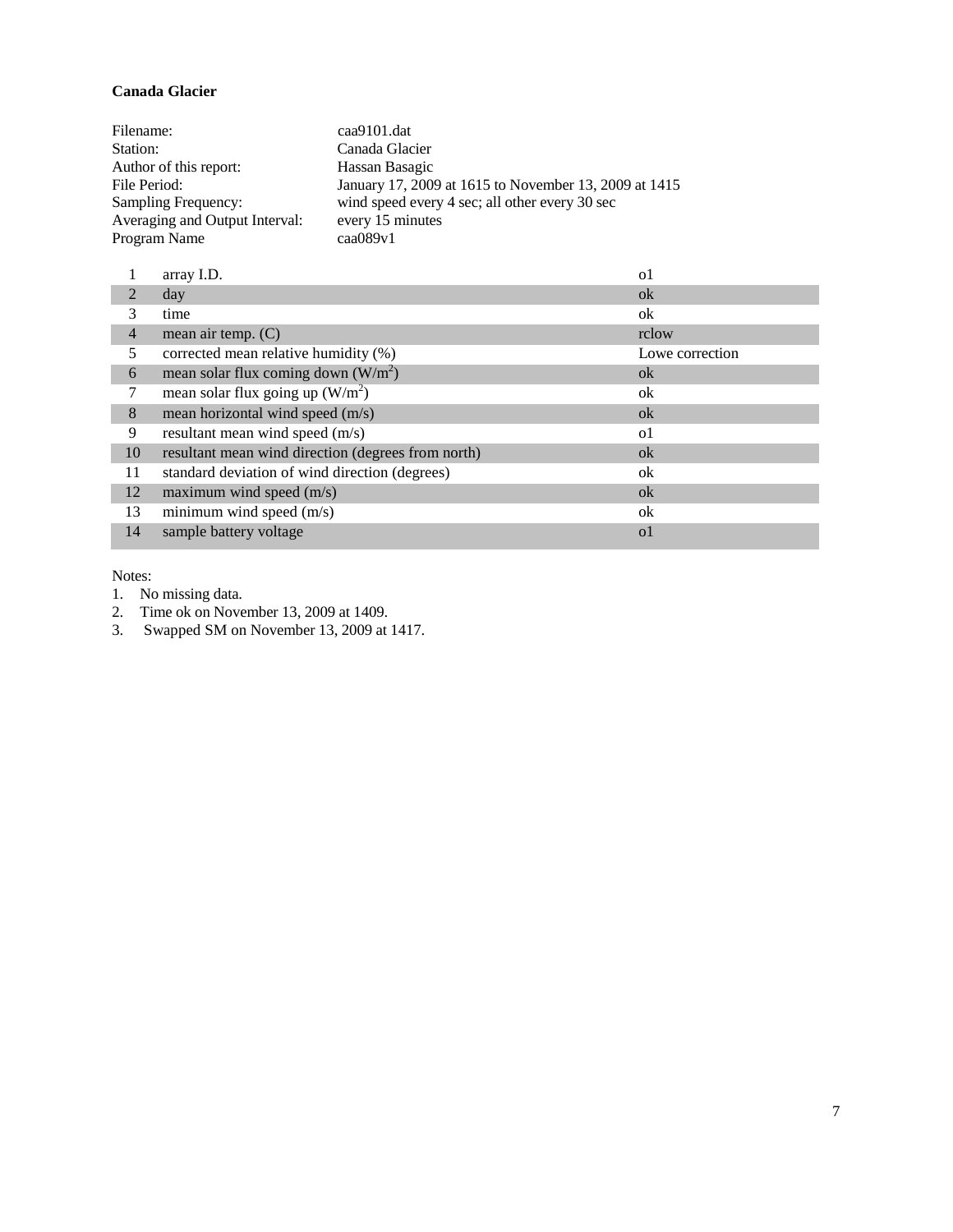| Filename:                                 |                                                    | $caa9102$ .dat                                         |                 |  |
|-------------------------------------------|----------------------------------------------------|--------------------------------------------------------|-----------------|--|
| Station:                                  |                                                    | Canada Glacier                                         |                 |  |
| Author of this report:                    |                                                    | Hassan Basagic                                         |                 |  |
| File Period:                              |                                                    | November 13, 2009 at 1430 to November 29, 2009 at 1515 |                 |  |
|                                           | Sampling Frequency:                                | wind speed every 4 sec; all other every 30 sec         |                 |  |
|                                           | Averaging and Output Interval:                     | every 15 minutes                                       |                 |  |
|                                           | Program Name                                       | caa089v1                                               |                 |  |
| 1                                         | array I.D.                                         |                                                        | 0 <sup>1</sup>  |  |
| $\overline{2}$                            | day                                                |                                                        | ok              |  |
| 3                                         | time                                               |                                                        | ok              |  |
| $\overline{4}$                            | mean air temp. $(C)$                               |                                                        | rclow           |  |
| 5<br>corrected mean relative humidity (%) |                                                    |                                                        | Lowe correction |  |
| 6                                         | mean solar flux coming down $(W/m^2)$              |                                                        | $\alpha$        |  |
| 7                                         | mean solar flux going up $(W/m^2)$                 |                                                        | ok              |  |
| 8                                         | mean horizontal wind speed (m/s)                   |                                                        | ok              |  |
| 9                                         | resultant mean wind speed (m/s)                    |                                                        | 0 <sup>1</sup>  |  |
| 10                                        | resultant mean wind direction (degrees from north) |                                                        | ok              |  |
| 11                                        | standard deviation of wind direction (degrees)     |                                                        | ok              |  |
| 12                                        | maximum wind speed $(m/s)$                         |                                                        | ok              |  |
| 13                                        | minimum wind speed $(m/s)$                         |                                                        | ok              |  |
| 14                                        | sample battery voltage                             |                                                        | o <sub>1</sub>  |  |

1. No missing data.

2. Time ok on November 29, 2009 at 1507

3. Maintenance on November 29, 2009 swapped RH, CR10x. Rotated cross bar to allow downward facing Licor a full ice view. Previous measurements may have been affected by old wood from last station move.

4. Swapped SM on November 29, 2009 at 1517.

| Filename:              |                                                    | caa9103.dat                                           |                 |  |
|------------------------|----------------------------------------------------|-------------------------------------------------------|-----------------|--|
| Station:               |                                                    | Canada Glacier                                        |                 |  |
| Author of this report: |                                                    | Liz Bagshaw / Hassan Basagic                          |                 |  |
| File Period:           |                                                    | November 29, 2009 at 1545 to January 22, 2010 at 1300 |                 |  |
|                        | Sampling Frequency:                                | wind speed every 4 sec; all other every 30 sec        |                 |  |
|                        | Averaging and Output Interval:                     | every 15 minutes                                      |                 |  |
|                        | Program Name                                       | caa089v1                                              |                 |  |
|                        | array I.D.                                         |                                                       | o1              |  |
| 2                      | day                                                |                                                       | ok              |  |
| 3                      | time                                               |                                                       | ok              |  |
| $\overline{4}$         | mean air temp. (C)                                 |                                                       | rclow           |  |
| 5                      | corrected mean relative humidity (%)               |                                                       | Lowe correction |  |
| 6                      | mean solar flux coming down $(W/m^2)$              |                                                       | ok              |  |
| 7                      | mean solar flux going up $(W/m^2)$                 |                                                       | ok              |  |
| 8                      | mean horizontal wind speed (m/s)                   |                                                       | ok              |  |
| 9                      | resultant mean wind speed (m/s)                    |                                                       | <sub>o</sub> 1  |  |
| 10                     | resultant mean wind direction (degrees from north) |                                                       | ok              |  |
| 11                     | standard deviation of wind direction (degrees)     |                                                       | ok              |  |
| 12                     | maximum wind speed $(m/s)$                         |                                                       | ok              |  |
| 13                     | minimum wind speed (m/s)                           |                                                       | ok              |  |
| 14                     | sample battery voltage                             |                                                       | <sub>o</sub> 1  |  |
|                        |                                                    |                                                       |                 |  |

Notes:

1. No missing data.

2. Time is correct on January 22, 2010 at 1245. Swapped SM on January 22, 2010 at 1310.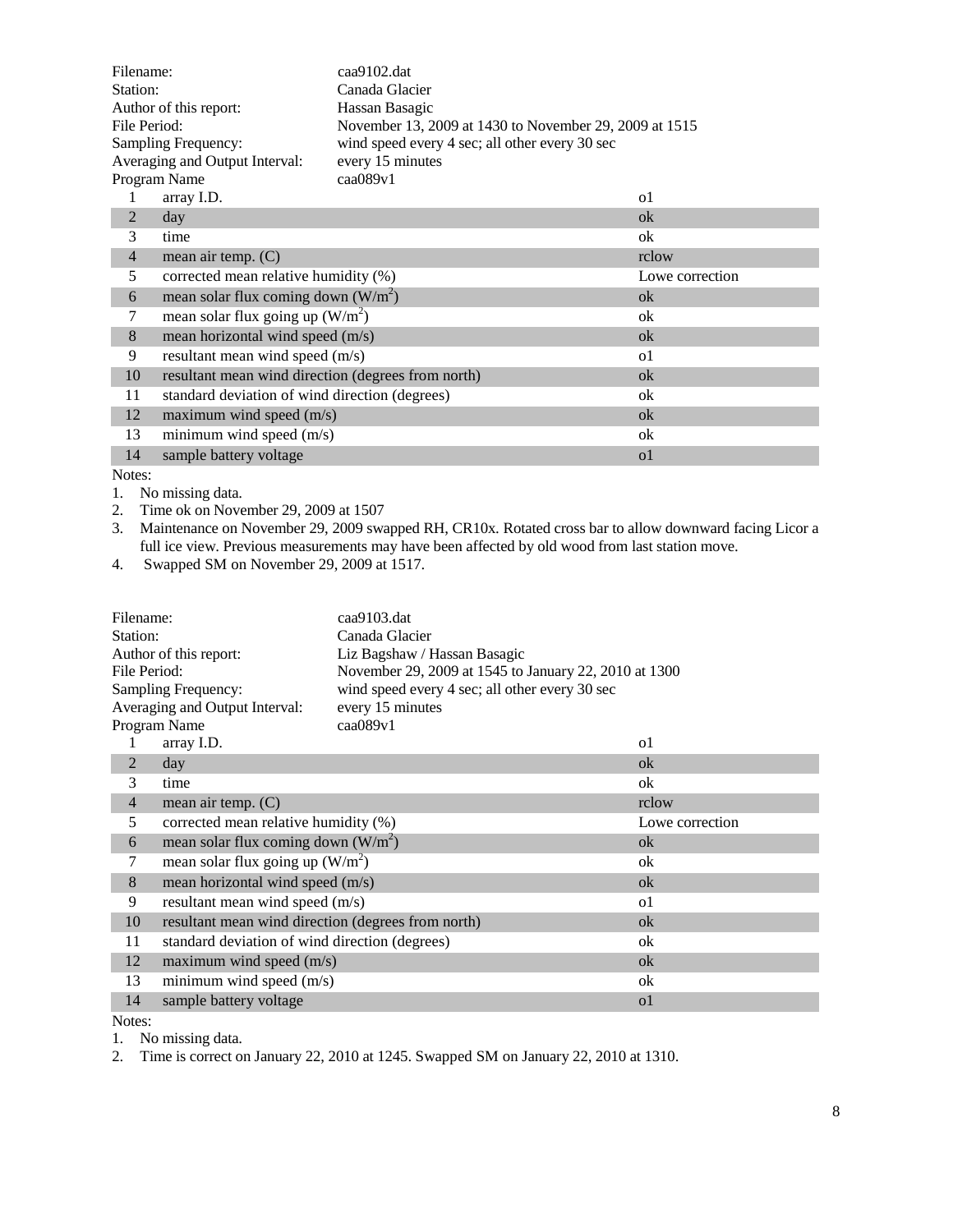#### <span id="page-8-0"></span>**Commonwealth Glacier**

| Filename:                      | coh9101.dat                                                      |
|--------------------------------|------------------------------------------------------------------|
| Station:                       | Commonwealth Glacier                                             |
| Author of this report:         | Hassan Basagic                                                   |
| File Period:                   | January 19, 2009 at 1530 to November 12, 2009 at 1415            |
| Sampling Frequency:            | sonic every 60 minutes, wind every 4 secs.; other every 30 secs. |
| Averaging and Output Interval: | every 15 minutes                                                 |
| Program Name:                  | $\coh089v1$                                                      |

| 1              | array I.D.                                                            | 0 <sub>1</sub>                                                                                          |
|----------------|-----------------------------------------------------------------------|---------------------------------------------------------------------------------------------------------|
| $\overline{2}$ | day                                                                   | Ok                                                                                                      |
| 3              | time                                                                  | Ok                                                                                                      |
| $\overline{4}$ | mean air temp. $@$ 3 meters $(C)$                                     | rClow                                                                                                   |
| 5              | mean R.H. @ 3 meters (%)                                              | Lowe correction                                                                                         |
| 6              | mean solar flux coming down $(W/m^2)$ – 31437F3                       | divide by 100; multiply by 124.7                                                                        |
| 7              | mean solar flux going up $(W/m^2)$ – 32058F3                          | divide by 100; multiply by 110.4                                                                        |
| $\,8\,$        | mean horizontal wind speed (m/s)                                      | Ok                                                                                                      |
| 9              | resultant mean wind speed (m/s)                                       | 0 <sub>1</sub>                                                                                          |
| 10             | resultant mean wind direction (degrees from north)                    | ok                                                                                                      |
| 11             | standard deviation of wind direction (degrees)                        | Ok                                                                                                      |
| 12             | maximum wind speed $(m/s)$                                            | Ok                                                                                                      |
| 13             | minimum wind speed (m/s)                                              | Ok                                                                                                      |
| 14             | mean incoming IR pyrgeometer output (pins A-B)<br>(W/m <sup>2</sup> ) | (29786F3) divide by 250; multiply by 262.47                                                             |
| 15             | mean incoming IR hemisphere temp. (pins A-C) (mv)                     | Eppley                                                                                                  |
| 16             | mean incoming IR thermopile output (pins<br>$F-G)(W/m^2)$             | Eppley                                                                                                  |
| 17             | mean incoming IR case temp. (pins E-D)(mv)                            | Eppley                                                                                                  |
| 18             | mean outgoing IR pyrgeometer output (pins<br>$(A-B)(W/m^2) -$         | (29786F3) divide by 250; multiply by 276.24                                                             |
| 19             | mean outgoing IR hemisphere temp. (pins F-G) (mv)                     | Eppley                                                                                                  |
| $20\,$         | mean outgoing IR thermopile (pins A-C) (W/m2)                         | Eppley                                                                                                  |
| 21             | mean outgoing IR case temp. (pins E-D) (mv)                           | Eppley                                                                                                  |
| 22             | ice temperature @ 50cm (original depth, mV*0.01)                      | poly (n0=-105.05,n1=232.89,2=-494.81,n3=669.70,<br>$n4 = -533.67, n5 = 247.01, n6 = -61.29, n7 = 6.325$ |
| 23             | ice temperature @ 100cm (original depth, mV $*0.01$ )                 | poly (n0=-106.23,n1=239.65,2=-512.50, n3=693.49<br>,n4=-551.71,n5=254.79,n6=-63.07, n7=6.492            |
| 24             | IRT thermistor $(mV)$                                                 | o <sub>1</sub>                                                                                          |
| 25             | IRT raw ice surface temp mV                                           | o <sub>1</sub>                                                                                          |
| 26             | Surface Temperature (C)                                               | Qk                                                                                                      |
| 27             | sample depth from sensor to surface (m)                               | Measured depth $(0.60) +$ Value) * 100                                                                  |
| 28             | sample of battery voltage                                             | 0 <sub>1</sub>                                                                                          |

Notes:

1. No missing data.

2. All input values appear correct.

3. Swapped storage module on November 12, 2009 at 1418.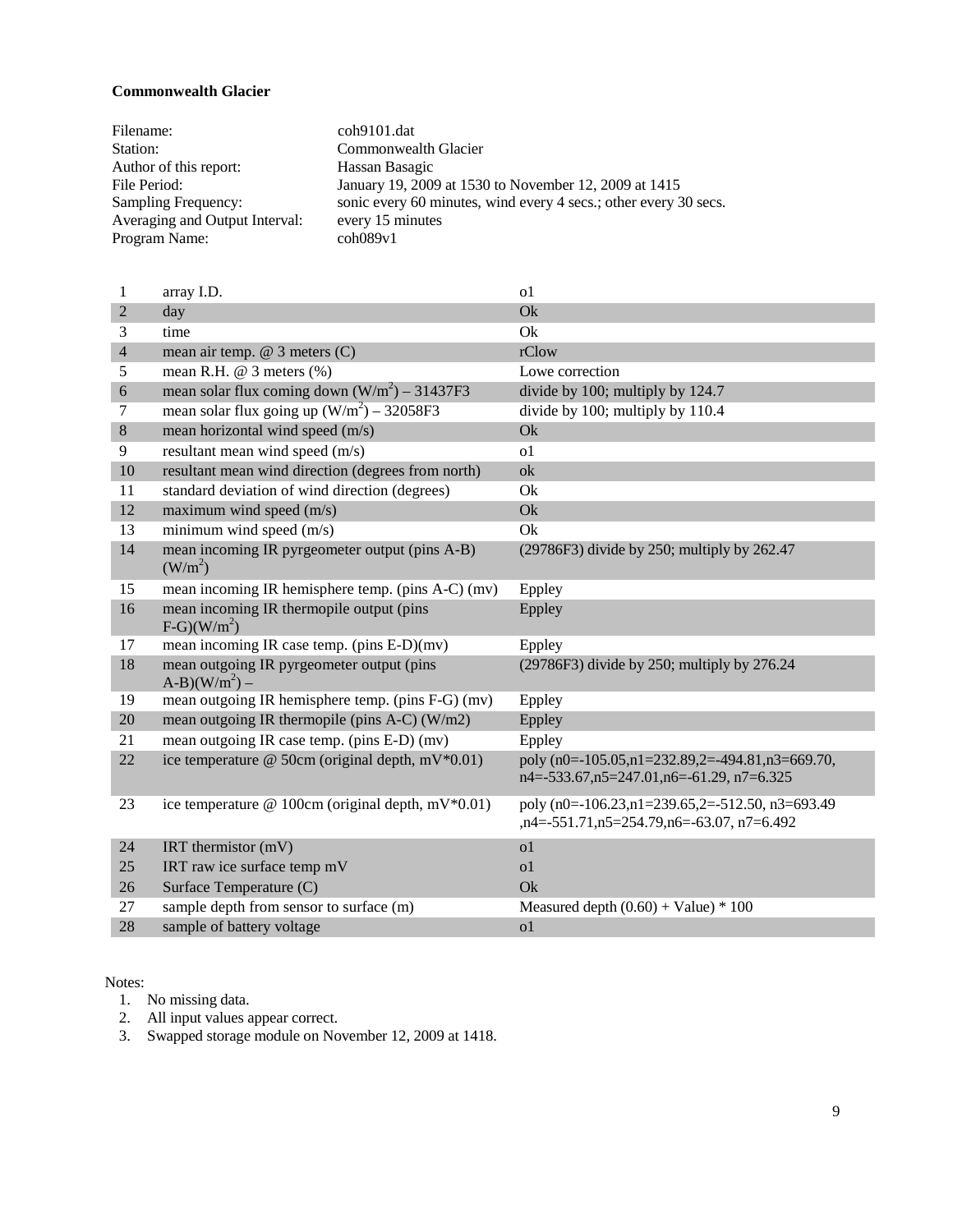| Filename:                      | coh9102.dat                                                      |
|--------------------------------|------------------------------------------------------------------|
| Station:                       | Commonwealth Glacier                                             |
| Author of this report:         | Hassan Basagic                                                   |
| File Period:                   | November 12, 2009 at 1430 to November 17, 2009 at 1200           |
| Sampling Frequency:            | sonic every 60 minutes, wind every 4 secs.; other every 30 secs. |
| Averaging and Output Interval: | every 15 minutes                                                 |
| Program Name:                  | $\text{coh}089\text{v}1$                                         |

| 1              | array I.D.                                                            | 0 <sup>1</sup>                                                                                          |
|----------------|-----------------------------------------------------------------------|---------------------------------------------------------------------------------------------------------|
| $\overline{2}$ | day                                                                   | Ok                                                                                                      |
| 3              | time                                                                  | Ok                                                                                                      |
| $\overline{4}$ | mean air temp. @ 3 meters (C)                                         | rClow                                                                                                   |
| 5              | mean R.H. $@$ 3 meters $%$                                            | Lowe correction                                                                                         |
| 6              | mean solar flux coming down $(W/m^2)$                                 | 31437F3: divide by 100; multiply by 124.7<br>31437F3: divide by 100; multiply by 119.7                  |
| 7              | mean solar flux going up $(W/m^2)$                                    | 32058F3: divide by 100; multiply by 110.4<br>31437F3: divide by 100; multiply by 128.4                  |
| $\,8\,$        | mean horizontal wind speed (m/s)                                      | Ok                                                                                                      |
| 9              | resultant mean wind speed (m/s)                                       | 0 <sub>1</sub>                                                                                          |
| 10             | resultant mean wind direction (degrees from north)                    | ok                                                                                                      |
| 11             | standard deviation of wind direction (degrees)                        | Ok                                                                                                      |
| 12             | maximum wind speed (m/s)                                              | Ok                                                                                                      |
| 13             | minimum wind speed (m/s)                                              | Ok                                                                                                      |
| 14             | mean incoming IR pyrgeometer output (pins A-B)<br>(W/m <sup>2</sup> ) | (29786F3) divide by 250; multiply by 262.47                                                             |
| 15             | mean incoming IR hemisphere temp. (pins A-C) (mv)                     | Eppley                                                                                                  |
| 16             | mean incoming IR thermopile output (pins<br>$F-G)(W/m^2)$             | Eppley                                                                                                  |
| 17             | mean incoming IR case temp. (pins E-D)(mv)                            | Eppley                                                                                                  |
| 18             | mean outgoing IR pyrgeometer output (pins<br>$(A-B)(W/m^2) -$         | (29786F3) divide by 250; multiply by 276.24                                                             |
| 19             | mean outgoing IR hemisphere temp. (pins F-G) (mv)                     | Eppley                                                                                                  |
| 20             | mean outgoing IR thermopile (pins $A-C$ ) (W/m2)                      | Eppley                                                                                                  |
| 21             | mean outgoing IR case temp. (pins E-D) (mv)                           | Eppley                                                                                                  |
| 22             | ice temperature @ 50cm (original depth, mV $*0.01$ )                  | poly (n0=-105.05,n1=232.89,2=-494.81,n3=669.70,<br>$n4 = -533.67, n5 = 247.01, n6 = -61.29, n7 = 6.325$ |
| 23             | ice temperature @ 100cm (original depth, mV $*0.01$ )                 | poly (n0=-106.23,n1=239.65,2=-512.50, n3=693.49<br>,n4=-551.71,n5=254.79,n6=-63.07, n7=6.492            |
| 24             | IRT thermistor $(mV)$                                                 | 0 <sub>1</sub>                                                                                          |
| 25             | IRT raw ice surface temp mV                                           | 0 <sub>1</sub>                                                                                          |
| 26             | Surface Temperature (C)                                               | Qk                                                                                                      |
| 27             | sample depth from sensor to surface (m)                               | Measured depth $(0.60) +$ Value) * 100                                                                  |
| 28             | sample of battery voltage                                             | 0 <sub>1</sub>                                                                                          |

1. No missing data. Time adjusted back 2 min on November 17, 2009 at 1016. One line of duplicate data at 10:15 caused by time reset, deleted second line.

2. All input values appear correct.

3. Maintenance on November 17, 2009: replaced upfacing pyranometer (old#31437F3, new# 33733F3) at 1050, down facing pyranometer (old#32058F3, new# 31435F3) at 1110, RH at 1038, and wind sensor at 1035. Added 4 resistors to individual L2s on multiplexor and removed group resistor to allow IRT to operate properly.

4. Swapped SM4M at November 17, 2009 at 1206.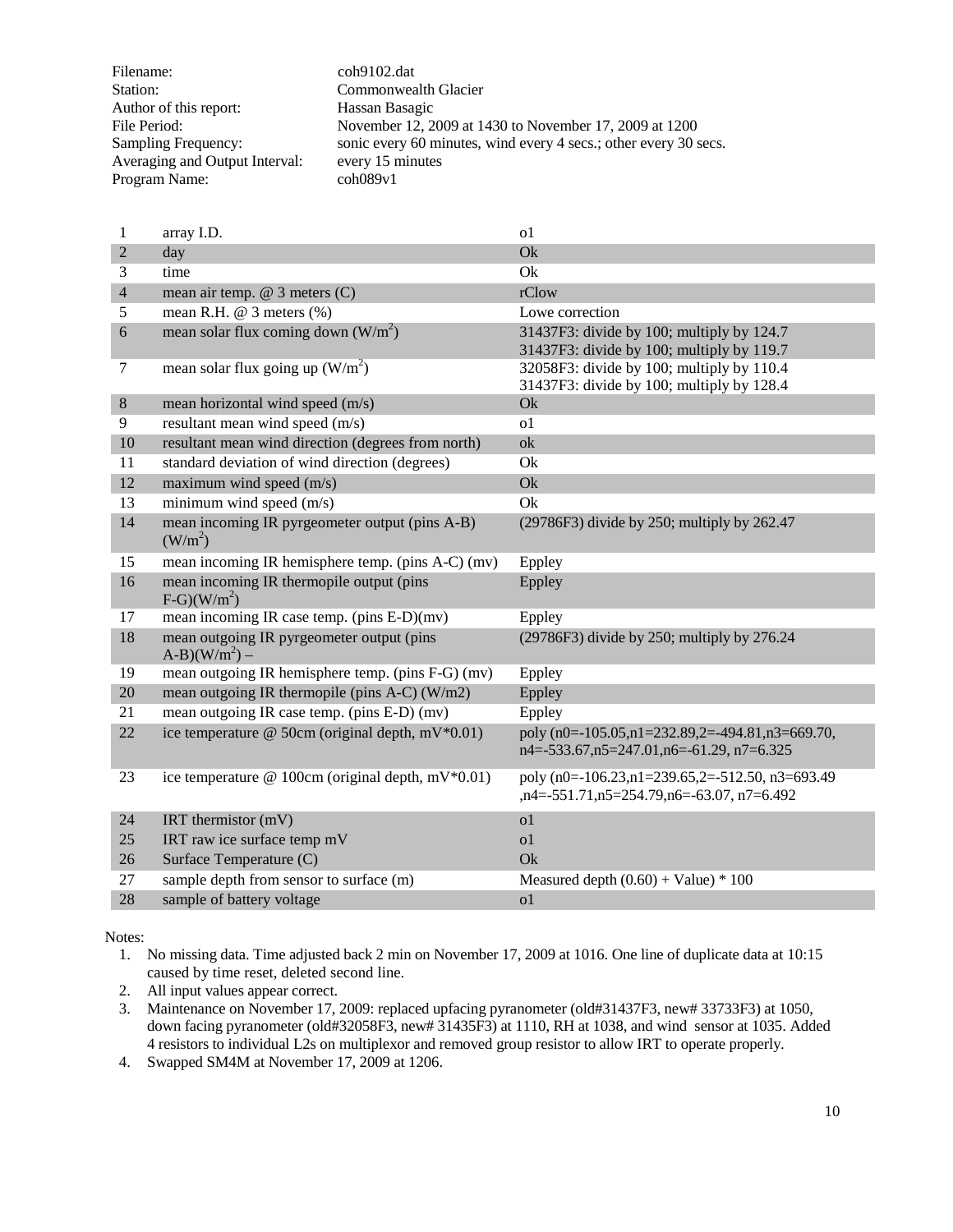### <span id="page-10-0"></span>**Explorers Cove**

| Filename:                      | $exe9101$ .dat                                                    |
|--------------------------------|-------------------------------------------------------------------|
| Station:                       | Explorer's Cove                                                   |
| Author of this report:         | Hassan Basagic                                                    |
| File Period:                   | January 9, 2009 at 1130 to November 27, 2009 at 1430              |
| Sampling Frequency:            | prec every 60 minutes, wind every 4 secs.; others: every 30 secs. |
| Averaging and Output Interval: | every 15 minutes                                                  |
| Program Name:                  | exe089v1                                                          |

|                | array I.D.                                         | $\Omega$                                                                      |
|----------------|----------------------------------------------------|-------------------------------------------------------------------------------|
| $\overline{2}$ | day                                                | ok                                                                            |
| 3              | time                                               | ok                                                                            |
| $\overline{4}$ | mean air temp. $@$ 3 meters $(C)$                  | rclow                                                                         |
| 5              | mean RH @ 3 meters                                 | Lowe correction                                                               |
| 6              | mean solar flux coming up $(W/m^2)$                | ok                                                                            |
|                | mean solar flux going down $(W/m^2)$               | ok                                                                            |
| 8              | mean horizontal wind speed (m/s)                   | ok                                                                            |
| 9              | resultant mean wind speed (m/s)                    | <sub>o</sub> 1                                                                |
| 10             | resultant mean wind direction (degrees from north) | ok                                                                            |
| 11             | standard deviation of wind direction (degrees)     | <sub>o</sub> 1                                                                |
| 12             | maximum wind speed $(m/s)$                         | ok                                                                            |
| 13             | minimum wind speed $(m/s)$                         | ok                                                                            |
| 14             | mean P.A.R. (micromols/s/ $m2$ )                   | Q23207: divide by 200, multiply by 319<br>Q30801 : divide by 200, multiply by |
| 15             | mean soil temperature $@0$ cm (C)                  | rclow                                                                         |
| 16             | mean soil temperature $@$ 5 cm (C)                 | rclow                                                                         |
| 17             | mean soil temperature @ 10 cm (C)                  | rclow                                                                         |
| 18             | sample precipitation (mm)                          | ok                                                                            |
| 19             | sample battery voltage                             | $\Omega$                                                                      |

- 1. CR10x time was adjusted back 9 min on November 27, 2009 at 1316 created two lines of data at 1315. Deleted second line of data.
- 2. Checked input values and wind alignment on November 27, 2009 at 1320, everything appears correct.
- 3. Maintenance: on November 27, 2009 replaced downward facing pyranometer (old#PY25307, new#PY51355), replaced quantum PAR (old#Q23207, new# Q30801) at 1417, RH at 1341, wind sensor at 1413. Upward facing pyranometer has a stripped locknut, baseplate and sensor needs replacement. Battery terminal bolt replaced.
- 4. Swapped SM on November 27, 2009 at 1432.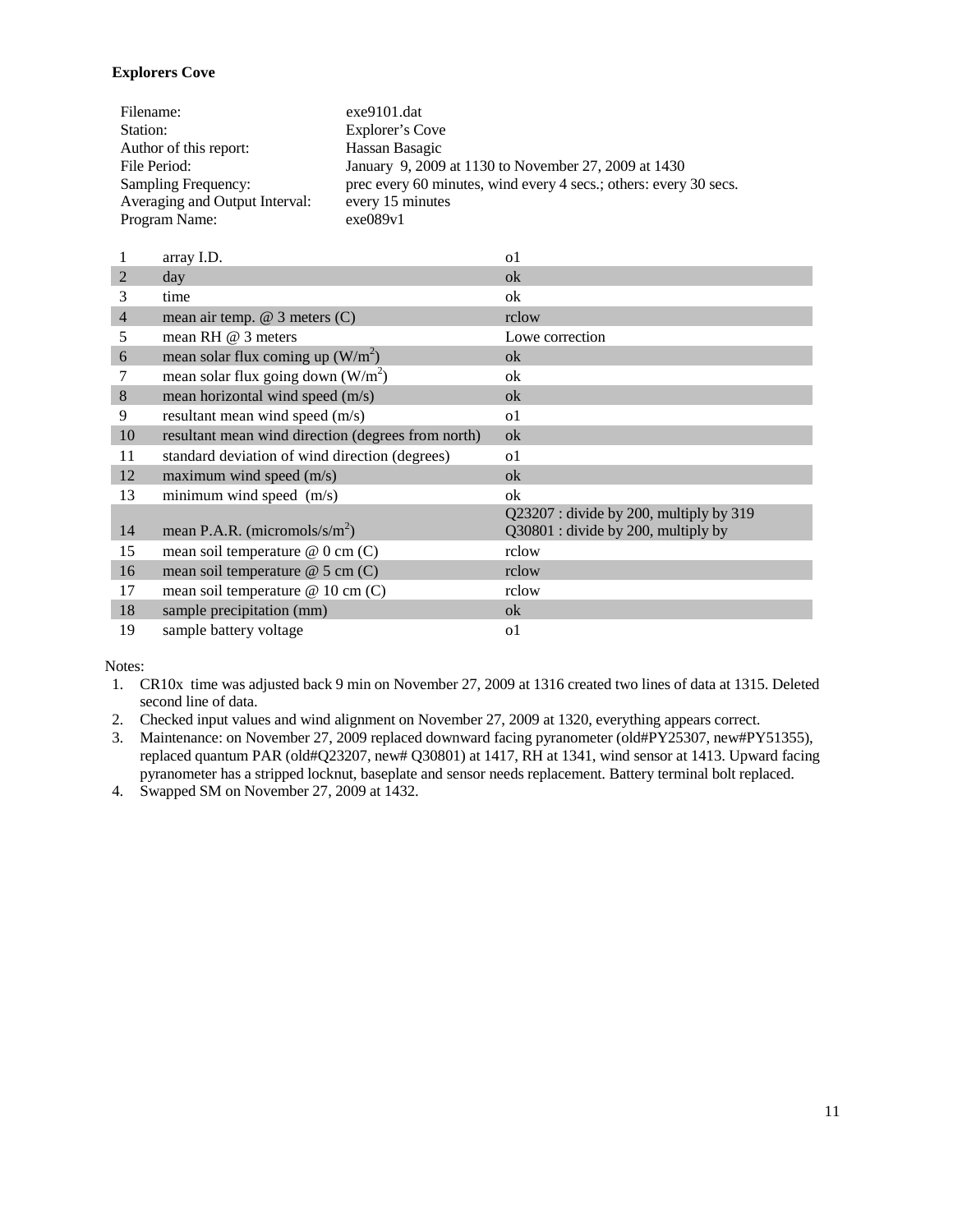| Filename:                      | $exe9102$ .dat                                                    |
|--------------------------------|-------------------------------------------------------------------|
| Station:                       | Explorer's Cove                                                   |
| Author of this report:         | Hassan Basagic                                                    |
| File Period:                   | November 27, 2009 at 1445 to Jan 11, 2010 at 1245                 |
| Sampling Frequency:            | prec every 60 minutes, wind every 4 secs.; others: every 30 secs. |
| Averaging and Output Interval: | every 15 minutes                                                  |
| Program Name:                  | exe089v1                                                          |

|                | array I.D.                                         | $\Omega$                            |
|----------------|----------------------------------------------------|-------------------------------------|
| 2              | day                                                | ok                                  |
| 3              | time                                               | ok                                  |
| $\overline{4}$ | mean air temp. $@$ 3 meters $(C)$                  | rclow                               |
| 5              | mean RH $@$ 3 meters                               | Lowe correction                     |
| 6              | mean solar flux coming up $(W/m^2)$                | ok                                  |
|                | mean solar flux going down $(W/m^2)$               | ok                                  |
| 8              | mean horizontal wind speed (m/s)                   | ok                                  |
| 9              | resultant mean wind speed (m/s)                    | <sub>o</sub> 1                      |
| 10             | resultant mean wind direction (degrees from north) | ok                                  |
| 11             | standard deviation of wind direction (degrees)     | o1                                  |
| 12             | maximum wind speed $(m/s)$                         | ok                                  |
| 13             | minimum wind speed (m/s)                           | ok                                  |
| 14             | mean P.A.R. (micromols/s/ $m^2$ )                  | Q30801 : divide by 200, multiply by |
| 15             | mean soil temperature $@0$ cm $(C)$                | rclow                               |
| 16             | mean soil temperature $@$ 5 cm (C)                 | rclow                               |
| 17             | mean soil temperature @ 10 cm (C)                  | rclow                               |
| 18             | sample precipitation (mm)                          | ok                                  |
| 19             | sample battery voltage                             | <sub>o</sub> 1                      |
|                |                                                    |                                     |

1. CR10x time was correct on January 11, 2010 at 1225. Input values and wind alignment appear correct.

2. Swapped SM on January 11, 2010 at 1246.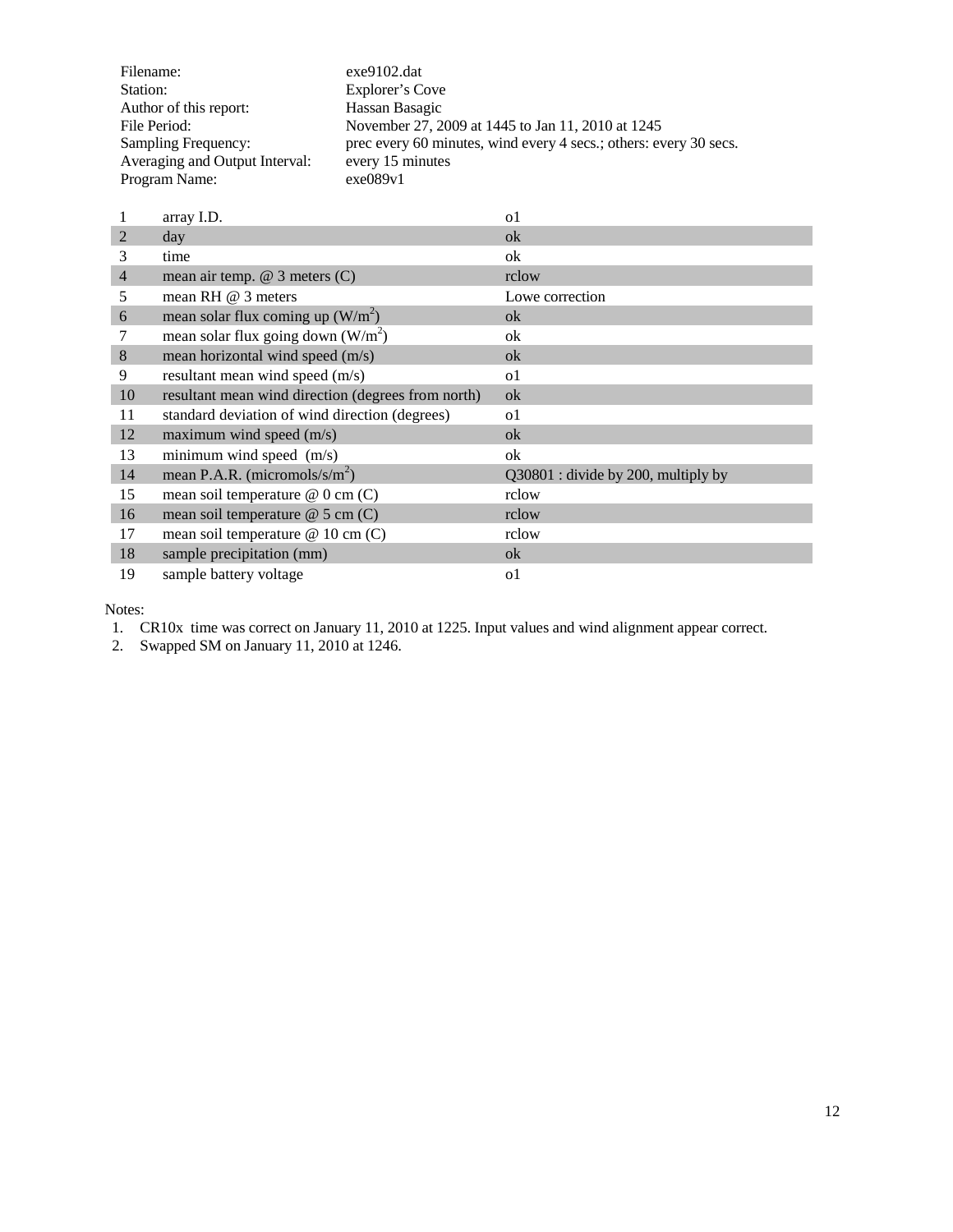# <span id="page-12-0"></span>**Lake Fryxell**

| Filename:                      | fry9101.dat                                                |
|--------------------------------|------------------------------------------------------------|
| Station:                       | Lake Fryxell                                               |
| Author of this report:         | Hassan Basagic                                             |
| File Period:                   | January 9, 2009 at 945 to November 19, 2009 at 1330        |
| Sampling Frequency:            | sonic every 60 min, wind every 4 sec; others: every 30 sec |
| Averaging and Output Interval: | every 15 min                                               |
| Program Name:                  | fr1089v1                                                   |

|                | array I.D.                                         | o1                                           |
|----------------|----------------------------------------------------|----------------------------------------------|
| $\overline{2}$ | day                                                | ok                                           |
| 3              | time                                               | ok                                           |
| $\overline{4}$ | mean air temp. $@$ 3 meters $(C)$                  | rclow                                        |
| 5              | mean RH $@$ 3 meters                               | Lowe correction                              |
| 6              | mean solar flux coming down $(W/m^2)$              | PY23276: ok                                  |
| 7              | mean solar flux going up $(W/m^2)$                 | PY20562: ok                                  |
| $8\,$          | mean horizontal wind speed (m/s)                   | ok                                           |
| 9              | resultant mean wind speed (m/s)                    | o1                                           |
| 10             | resultant mean wind direction (degrees from north) | ok                                           |
| 11             | standard deviation of wind direction (degrees)     | ok                                           |
| 12             | maximum wind speed $(m/s)$                         | ok                                           |
| 13             | minimum wind speed (m/s)                           | ok                                           |
| 14             | mean P.A.R. (micromols/s/ $m2$ )                   | $Q23199$ : divide by 200, multiply by 295.12 |
| 15             | mean soil temperature $@$ 0 cm in soil (C)         | rClow                                        |
| 16             | mean soil temperature $@$ 5 cm in soil (C)         | rClow                                        |
| 17             | mean soil temperature $@ 10$ cm in soil (C)        | rClow                                        |
| 18             | sample depth from sensor to surface (m)            | Measured depth $*(-1)$                       |
| 19             | particle count Sensit (1 min sample: hits per min) | ok                                           |
| 20             | sample of battery voltage                          | o1                                           |

- 1. No missing data. Two lines of repeat data created during station visit on November 19, 2009 at 1245 and 1300. Second set of repeat times adjusted by adding 15 min to each timestamp. Checked input values and wind alignment everything appears correct. Wind propeller is missing lock nut but appears to be operating properly.
- 2. Maintenance on November 29, 2009: swapped upward facing pyranometer (old#PY23276, new# PY20222), downfacing pyranometer (old#PY20562, new#PY23277), replaced quantum PAR (old# Q23199, new#Q29765), and RH.
- 3. SM swapped on November 19, 2009 at 1336.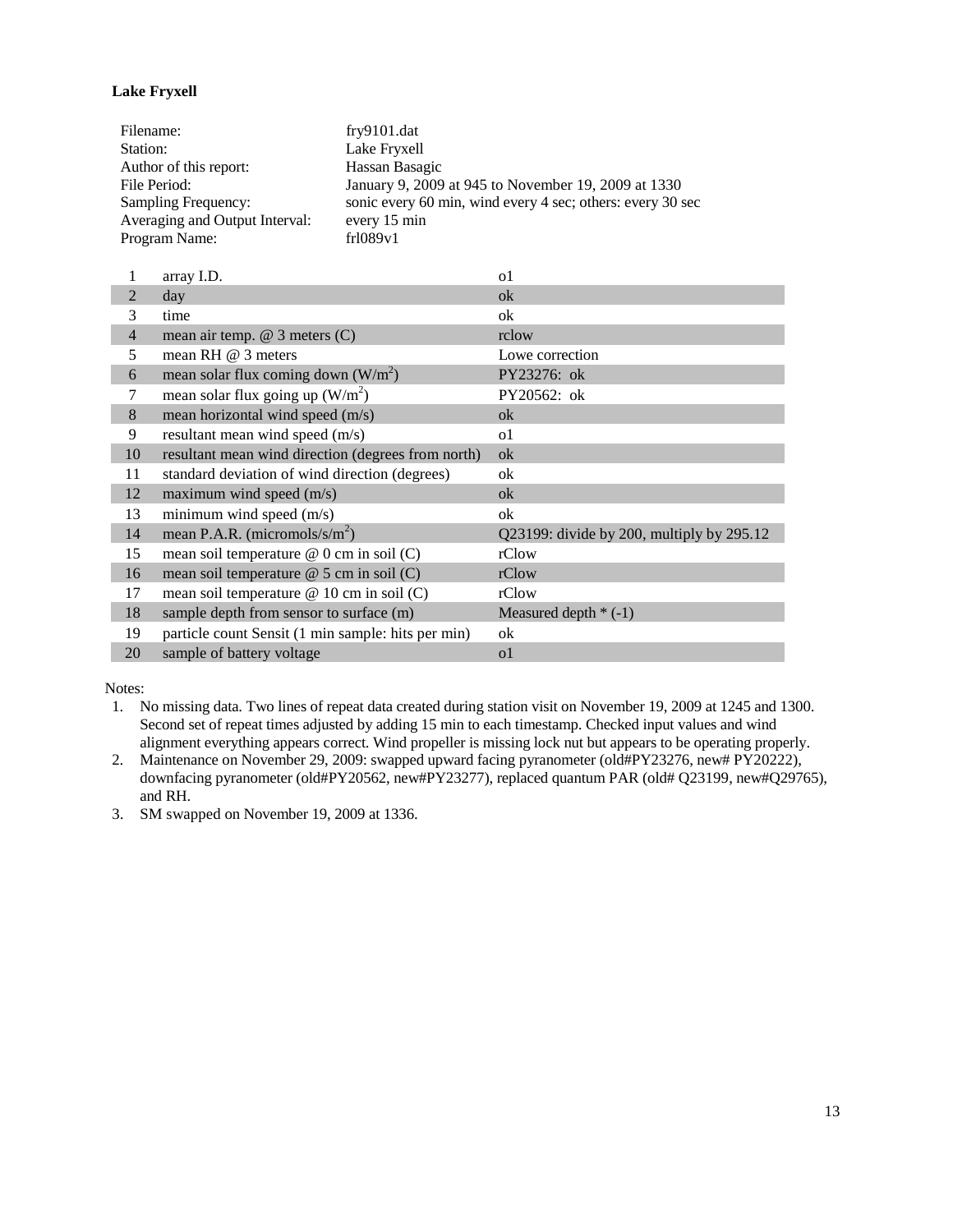| Filename:                      | fry9102.dat                                                |
|--------------------------------|------------------------------------------------------------|
| Station:                       | Lake Fryxell                                               |
| Author of this report:         | Hassan Basagic                                             |
| File Period:                   | November 19, 2009 at 1345 to November 28, 2009 at 1230     |
| Sampling Frequency:            | sonic every 60 min, wind every 4 sec; others: every 30 sec |
| Averaging and Output Interval: | every 15 min                                               |
| Program Name:                  | fr1089v1                                                   |

| 1              | array I.D.                                         | $\Omega$                                  |
|----------------|----------------------------------------------------|-------------------------------------------|
| $\overline{2}$ | day                                                | ok                                        |
| 3              | time                                               | ok                                        |
| $\overline{4}$ | mean air temp. $@$ 3 meters $(C)$                  | rclow                                     |
| 5              | mean RH $@$ 3 meters                               | Lowe correction                           |
| 6              | mean solar flux coming down $(W/m^2)$              | PY20222: ok                               |
| 7              | mean solar flux going up $(W/m^2)$                 | PY23277: ok                               |
| 8              | mean horizontal wind speed (m/s)                   | ok                                        |
| 9              | resultant mean wind speed (m/s)                    | 0 <sup>1</sup>                            |
| 10             | resultant mean wind direction (degrees from north) | ok                                        |
| 11             | standard deviation of wind direction (degrees)     | ok                                        |
| 12             | maximum wind speed $(m/s)$                         | ok                                        |
| 13             | minimum wind speed (m/s)                           | ok                                        |
| 14             | mean P.A.R. (micromols/s/ $m^2$ )                  | Q29765: divide by 200, multiply by 261.14 |
| 15             | mean soil temperature @ 0 cm in soil (C)           | rClow                                     |
| 16             | mean soil temperature @ 5 cm in soil (C)           | rClow                                     |
| 17             | mean soil temperature $@ 10$ cm in soil (C)        | rClow                                     |
| 18             | sample depth from sensor to surface (m)            | Measured depth $*(-1)$                    |
| 19             | particle count Sensit (1 min sample: hits per min) | ok                                        |
| 20             | sample of battery voltage                          | 0 <sup>1</sup>                            |
|                |                                                    |                                           |

1. Added 30 min to each time stamp before on November 29, 2009 at 1200, as a result of last station visit. Missing one line of data on November 29, 2009 at 1215.

2. Checked input values and wind alignment everything appears correct. Replaced Wind propeller lock nut.

3. SM swapped on November 29, 2009 at 1235.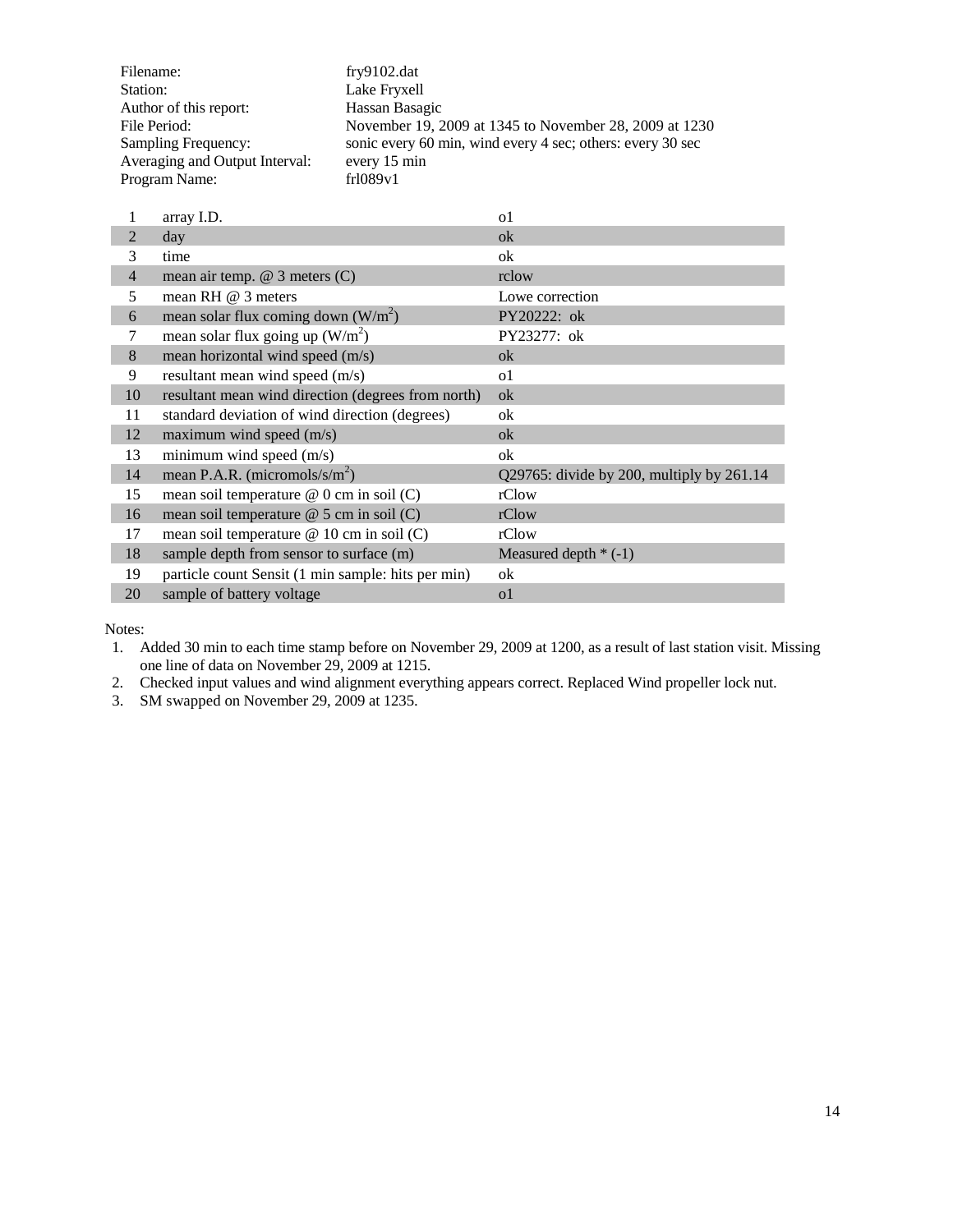| Filename:                      | fry9103.dat                                                |
|--------------------------------|------------------------------------------------------------|
| Station:                       | Lake Fryxell                                               |
| Author of this report:         | Liz Bagshaw / Hassan Basagic                               |
| File Period:                   | November 28, 2009 at 1245 to January 11, 2010 at 915       |
| Sampling Frequency:            | sonic every 60 min, wind every 4 sec; others: every 30 sec |
| Averaging and Output Interval: | every 15 min                                               |
| Program Name:                  | fr1089v1                                                   |

| 1              | array I.D.                                         | $\Omega$                                  |
|----------------|----------------------------------------------------|-------------------------------------------|
| $\overline{2}$ | day                                                | ok                                        |
| 3              | time                                               | ok                                        |
| $\overline{4}$ | mean air temp. $@$ 3 meters $(C)$                  | rclow                                     |
| 5              | mean RH $@$ 3 meters                               | Lowe correction                           |
| 6              | mean solar flux coming down $(W/m^2)$              | PY20222: ok                               |
| 7              | mean solar flux going up $(W/m^2)$                 | PY23277: ok                               |
| 8              | mean horizontal wind speed (m/s)                   | ok                                        |
| 9              | resultant mean wind speed (m/s)                    | o1                                        |
| 10             | resultant mean wind direction (degrees from north) | ok                                        |
| 11             | standard deviation of wind direction (degrees)     | ok                                        |
| 12             | maximum wind speed $(m/s)$                         | ok                                        |
| 13             | minimum wind speed (m/s)                           | ok                                        |
| 14             | mean P.A.R. (micromols/s/ $m^2$ )                  | Q29765: divide by 200, multiply by 261.14 |
| 15             | mean soil temperature @ 0 cm in soil (C)           | rClow                                     |
| 16             | mean soil temperature @ 5 cm in soil (C)           | rClow                                     |
| 17             | mean soil temperature @ 10 cm in soil (C)          | rClow                                     |
| 18             | sample depth from sensor to surface (m)            | Measured depth $*(-1)$                    |
| 19             | particle count Sensit (1 min sample: hits per min) | ok                                        |
| 20             | sample of battery voltage                          | 0 <sup>1</sup>                            |
|                |                                                    |                                           |

1. No missing data. Time correct on January 11, 2010 at 910

2. Checked input values and wind alignment everything appears correct.

3. SM swapped on January 11, 2010 at 917.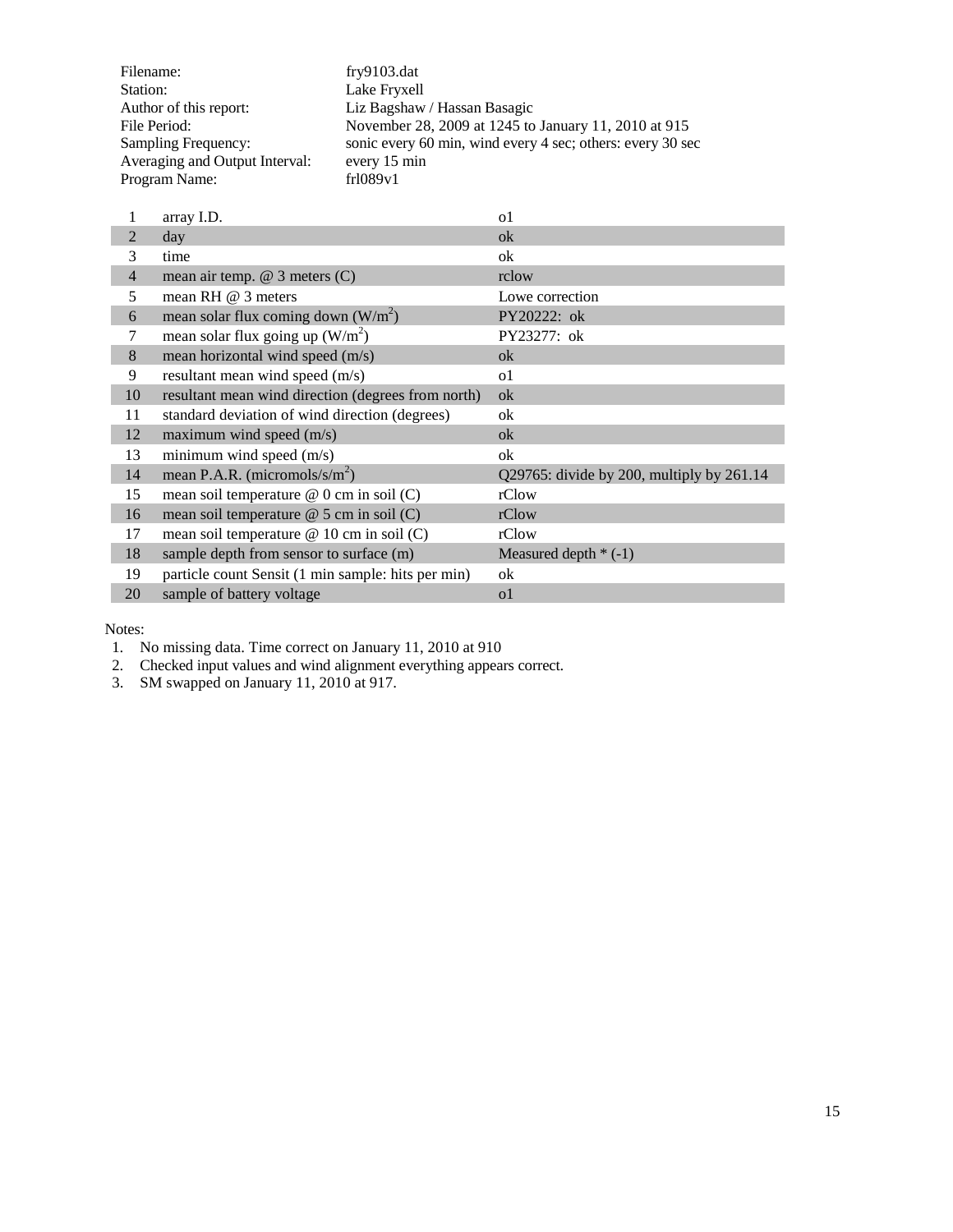<span id="page-15-0"></span>**Fryxell Snowfence**

Filename: fsn9101.dat Station: Lake Fryxell Snowfence Author of this report: Hassan Basagic<br>File Period: December 4, 200 December 4, 2008 at 1430 to November 27, 2009 at 1645 Sampling Frequency: sonic every 60 minutes, every 30 sec for all the others Averaging and Output Interval: every 15 min<br>Program Name: fs067v2.dld Program Name:

|    | array I.D.                                                                   | o1                                     |
|----|------------------------------------------------------------------------------|----------------------------------------|
| 2  | day                                                                          | ok                                     |
| 3  | time                                                                         | ok                                     |
| 4  | mean soil P.A.R. +3.8 m (east) from snow fence (micromols/s/m <sup>2</sup> ) | (Q28259) multiply by 1.14              |
| 5  | mean soil P.A.R. +1.9 m (east) from snow fence (micromols/s/m <sup>2</sup> ) | $(Q20266)$ multiply by 1.37            |
| 6  | mean Air P.A.R. @ 1.6 m (micromols/s/m <sup>2</sup> )                        | $(Q29764)$ multiply by 1.18            |
| 7  | mean air temp. $@ 1.3 m (C)$                                                 | rclow                                  |
| 8  | mean soil temperature $@$ 0 cm in soil -4.5 m (west) of snow fence (C)       | rclow                                  |
| 9  | mean soil temperature $\omega$ 0 cm in soil +1.0 m (east) of snow fence (C)  | rclow                                  |
| 10 | mean soil temperature $\omega$ 0 cm in soil +1.9 m (east) of snow fence (C)  | rclow                                  |
| 11 | mean soil temperature $\omega$ 0 cm in soil +3.8 m (east) of snow fence (C)  | rclow                                  |
| 12 | Sonic Ranger Depth (cm)                                                      | Measured depth $(1.01) +$ Value) * 100 |
| 13 | mean horizontal wind speed (m/s)                                             | <sub>o</sub> 1                         |
| 14 | resultant mean wind speed (m/s)                                              | 0 <sub>1</sub>                         |
| 15 | mean wind direction                                                          | o1                                     |
| 16 | max wind speed                                                               | $\Omega$                               |
| 17 | min wind speed                                                               | o1                                     |
| 18 | sample of battery voltage                                                    | $\Omega$                               |

Notes:

1. No data missing.

2. Datalogger time correct on November 27, 2009. Input values look good. Large snow drift (>1m) on site. Removed orange fence from site.

3. Maintenance: November 27, 2009 loaded new program (f6m910v1) that disconnects all ground quantum PAR.

4. Storage module swapped on November 27, 2009 at 1649.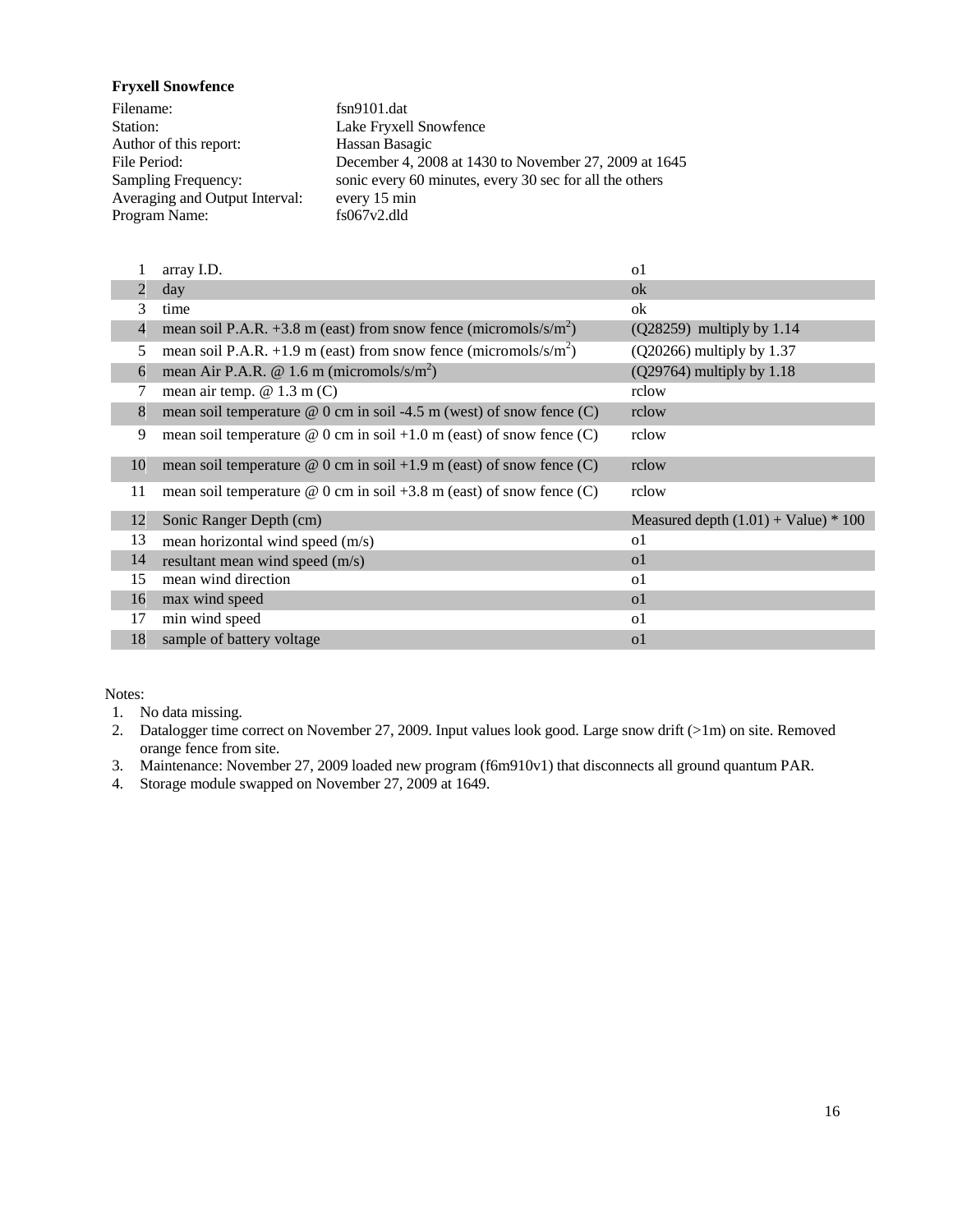<span id="page-16-0"></span>**Howard Glacier**

| Filename:                      | hod $9101$ and 2.dat                                  |
|--------------------------------|-------------------------------------------------------|
| Station:                       | <b>Howard Glacier</b>                                 |
| Author of this report:         | Hassan Basagic                                        |
| File Period:                   | January 15, 2009 at 1430 to November 30, 2009 at 1045 |
| Sampling Frequency:            | wind every 4 sec others: every 30 sec                 |
| Averaging and Output Interval: | every 15 minutes                                      |
| Program Name:                  | hod045v1                                              |

|                | array I.D.                                           | o1                                          |
|----------------|------------------------------------------------------|---------------------------------------------|
| $\overline{2}$ | day                                                  | ok                                          |
| 3              | time                                                 | ok                                          |
| $\overline{4}$ | mean air temp. $@$ 3 meters $(C)$                    | rclow                                       |
| 5              | mean R.H. $@$ 3 meters $%$ )                         | Lowe correction                             |
| 6              | mean solar flux coming down $(W/m^2)$                | divide by 100; multiply by 120.77 (30884F3) |
| 7              | mean solar flux going up $(W/m^2)$                   | divide by 100; multiply by 114.29 (32057F3) |
| 8              | mean horizontal wind speed (m/s)                     | ok                                          |
| 9              | resultant mean wind speed (m/s)                      | o1                                          |
| 10             | resultant mean wind direction (degrees from north)   | ok                                          |
| 11             | standard deviation of wind direction (degrees)       | ok                                          |
| 12             | maximum wind speed $(m/s)$                           | ok                                          |
| 13             | minimum wind speed $(m/s)$                           | ok                                          |
| 14             | ice temperature @ 50cm (original depth, $mV*0.01$ )  | $\Omega$                                    |
| 15             | ice temperature @ 100cm (original depth, $mV*0.01$ ) | $\Omega$                                    |
| 16             | mean air temp $@ 1$ meter m $(C)$                    | rclow                                       |
| 17             | mean rh $@1$ meter $(\%)$                            | Lowe correction                             |
| 18             | sample depth from sensor to surface (cm)             | Measured depth $(1.01) +$ Value) * 100      |
| 19             | sample of battery voltage                            | o1                                          |

Notes:

.

1. Missing data between January 15, 2009 at 1430 to October 20, 2009 at 1445. Unknown reason for data loss, not found on storage module or datalogger. Sonic ranger height was 111 cm to ice surface.

2. Maintenance on swapped RH at 1038 and wind sensor at 1030.

3. Swapped SM on January 15, 2009 at 1440.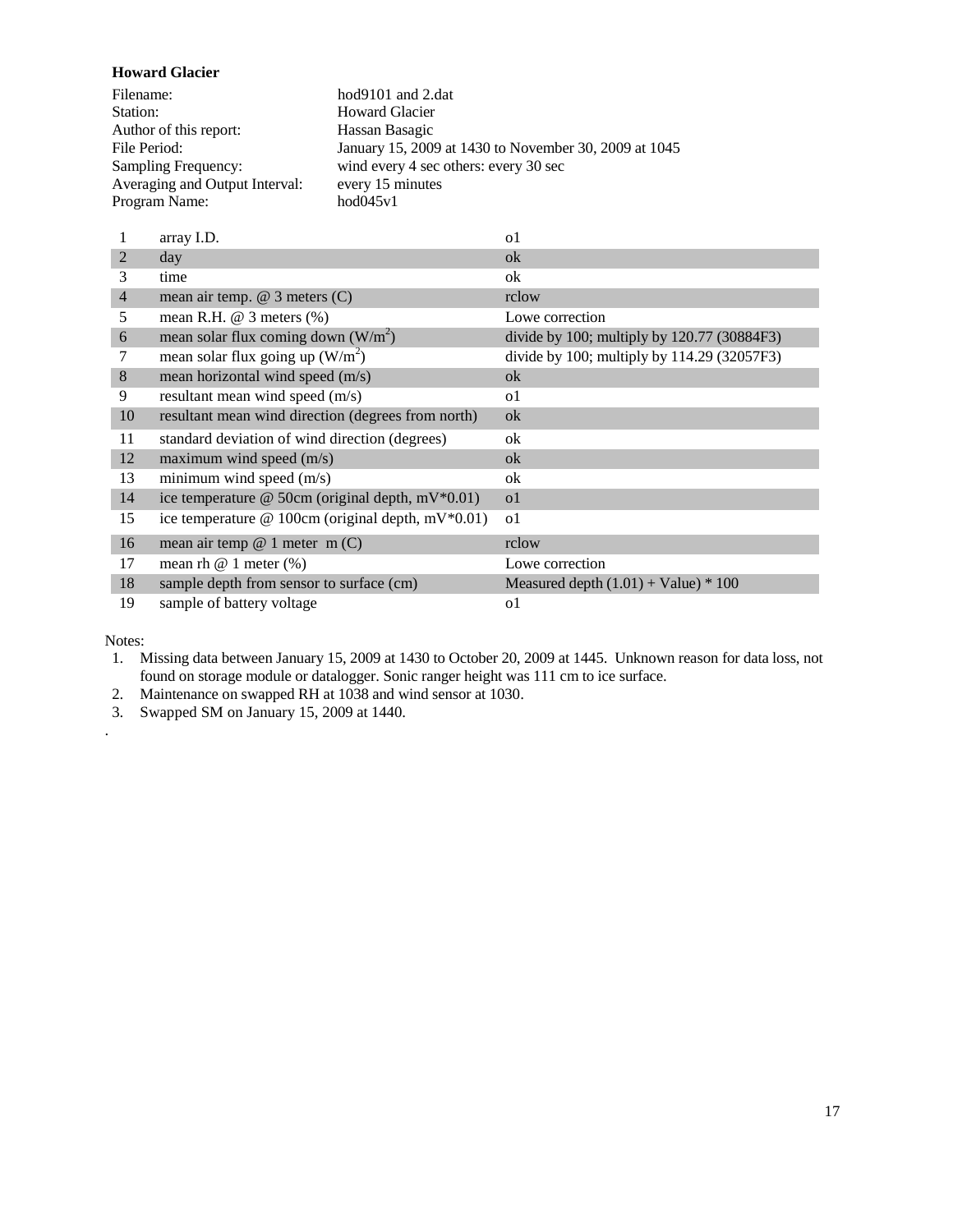### <span id="page-17-0"></span>**Lake Hoare**

| Filename:                      | hoe9101.dat                                        |
|--------------------------------|----------------------------------------------------|
| Station:                       | Lake Hoare                                         |
| Author of this report:         | Hassan Basagic                                     |
| File Period:                   | January 23, 2009 at 2045 to November 10, 2009 1445 |
| Sampling Frequency:            | every 30 sec                                       |
| Averaging and Output Interval: | every 15 minutes                                   |
| Program Name:                  | hoe089v1                                           |

|                | array I.D.                                         | $\Omega$                          |
|----------------|----------------------------------------------------|-----------------------------------|
| 2              | Day                                                | Ok                                |
| 3              | Time                                               | Ok                                |
| $\overline{4}$ | mean air temp. $@$ 3 meters $(C)$                  | Rclow                             |
| 5              | mean RH $@$ 3 meters                               | Lowe correction                   |
| 6              | mean solar flux coming down $(W/m^2)$ – PY23275    | Ok.                               |
| 7              | mean solar flux going up $(W/m^2)$ – PY56364       | Ok                                |
| 8              | mean horizontal wind speed (m/s)                   | Ok                                |
| 9              | resultant mean wind speed (m/s)                    | 0 <sup>1</sup>                    |
| 10             | resultant mean wind direction (degrees from north) | Ok                                |
| 11             | standard deviation of wind direction (degrees)     | Ok                                |
| 12             | maximum wind speed $(m/s)$                         | Ok.                               |
| 13             | minimum wind speed (m/s)                           | Ok                                |
| 14             | mean P.A.R. (micromols/s/m2) - Q23210              | divide by 200, multiply by 300.98 |
| 15             | sample station barometric pressure (mbar)          | Ok                                |
| 16             | mean temperature difference $1&3$ m (C)            | multiply -1                       |
| 17             | total particle count – Sensit (count $min^{-1}$ )  | O1                                |
| 18             | sample of battery voltage                          | <sup>Ol</sup>                     |

Notes:

1. No missing data. All channels look good.

2. Datalogger time was corrected ahead +5 min 10 sec on,November 10, 2009 at 1322.

3. Maintenance: Swapped RH at 1341, swapped up facing pyranometer (old: PY23275, new: PY28349) at 1428; swapped down facing pyranometer (old: PY56364; new:PY28347) at 1436, swapped quantum (old:Q23210; new:Q30804) at 1445; and swapped wind monitor at 1413.

4. Swapped SM on November 10, 2009 at 1454.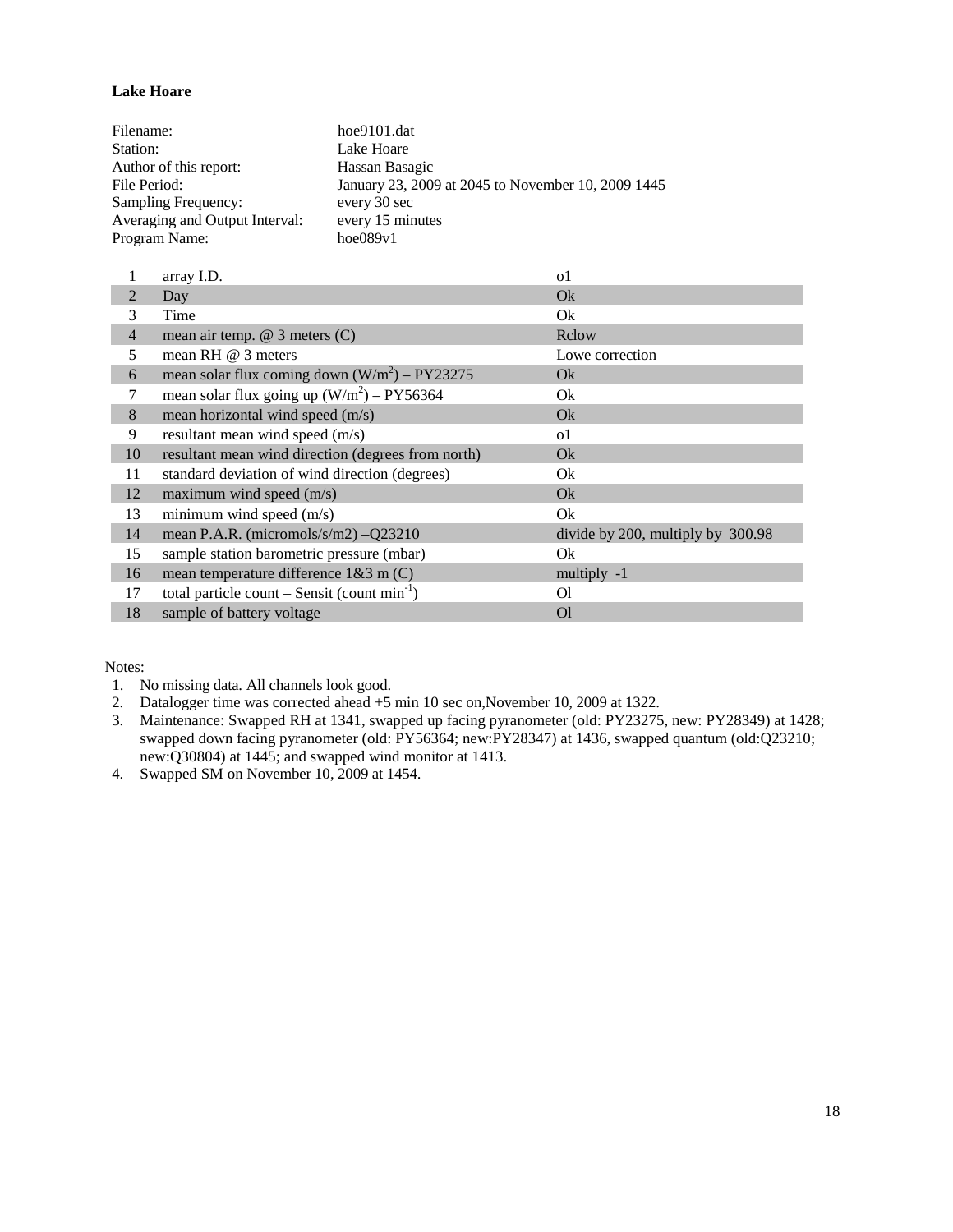| Filename:                      | hoe9102.dat                                           |
|--------------------------------|-------------------------------------------------------|
| Station:                       | Lake Hoare                                            |
| Author of this report:         | Hassan Basagic                                        |
| File Period:                   | November 10, 2009 at 1445 to December 4, 2009 at 1115 |
| Sampling Frequency:            | every 30 sec                                          |
| Averaging and Output Interval: | every 15 minutes                                      |
| Program Name:                  | hoe089v1                                              |

|                | array I.D.                                         | $\Omega$                          |
|----------------|----------------------------------------------------|-----------------------------------|
| $\overline{2}$ | Day                                                | Ok                                |
| 3              | Time                                               | Ok                                |
| $\overline{4}$ | mean air temp. $@$ 3 meters $(C)$                  | Rclow                             |
| 5              | mean RH $@$ 3 meters                               | Lowe correction                   |
| 6              | mean solar flux coming down $(W/m^2)$ – PY28349    | Qk                                |
|                | mean solar flux going up $(W/m^2) - PY28347$       | Ok                                |
| 8              | mean horizontal wind speed (m/s)                   | Ok                                |
| 9              | resultant mean wind speed (m/s)                    | <sub>o</sub> 1                    |
| 10             | resultant mean wind direction (degrees from north) | Ok                                |
| 11             | standard deviation of wind direction (degrees)     | Ok                                |
| 12             | maximum wind speed $(m/s)$                         | Ok                                |
| 13             | minimum wind speed (m/s)                           | Ok                                |
| 14             | mean P.A.R. (micromols/s/m2) -Q30804               | divide by 200, multiply by 225.32 |
| 15             | sample station barometric pressure (mbar)          | Ok                                |
| 16             | mean temperature difference $1&3$ m (C)            | multiply -1                       |
| 17             | total particle count – Sensit (count $min^{-1}$ )  | οl                                |
| 18             | sample of battery voltage                          | ol                                |

1. No missing data. Time was correct and all channels look good.

2. Swapped SM on December 4, 2009 at 1120..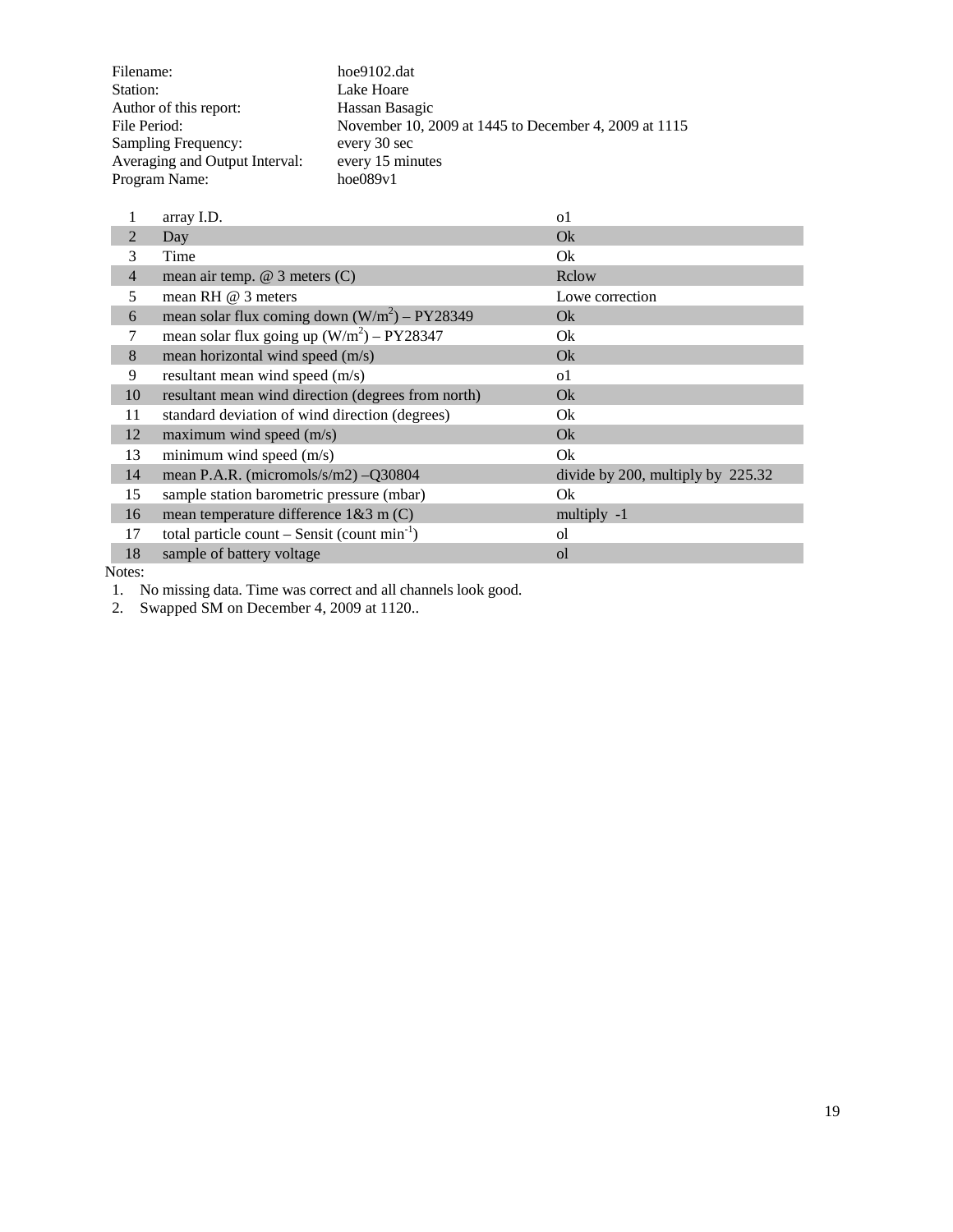| hoe9103.dat<br>Filename: |                                                    |                                                      |                                   |  |
|--------------------------|----------------------------------------------------|------------------------------------------------------|-----------------------------------|--|
| Station:                 |                                                    | Lake Hoare                                           |                                   |  |
| Author of this report:   |                                                    | Elizabeth Bagshaw / Hassan Basagic                   |                                   |  |
| File Period:             |                                                    | December 4, 2009 at 1130 to January 26, 2010 at 1245 |                                   |  |
|                          | Sampling Frequency:                                | every 30 sec                                         |                                   |  |
|                          | Averaging and Output Interval:                     | every 15 minutes                                     |                                   |  |
|                          | Program Name:                                      | hoe089v1                                             |                                   |  |
| 1                        | array I.D.                                         |                                                      | o1                                |  |
| $\overline{2}$           | Day                                                |                                                      | Ok                                |  |
| 3                        | Time                                               |                                                      | Ok                                |  |
| $\overline{4}$           | mean air temp. $@$ 3 meters $(C)$                  |                                                      | Rclow                             |  |
| 5                        | mean RH $@$ 3 meters                               |                                                      | Lowe correction                   |  |
| 6                        | mean solar flux coming down $(W/m^2)$ – PY28349    |                                                      | Qk                                |  |
| 7                        | mean solar flux going up $(W/m^2)$ – PY28347       |                                                      | Ok                                |  |
| $\,8\,$                  | mean horizontal wind speed (m/s)                   |                                                      | Ok                                |  |
| 9                        | resultant mean wind speed (m/s)                    |                                                      | 0 <sup>1</sup>                    |  |
| 10                       | resultant mean wind direction (degrees from north) |                                                      | Ok                                |  |
| 11                       | standard deviation of wind direction (degrees)     |                                                      | Ok                                |  |
| 12                       | maximum wind speed (m/s)                           |                                                      | Ok                                |  |
| 13                       | minimum wind speed (m/s)                           |                                                      | Ok                                |  |
| 14                       | mean P.A.R. (micromols/s/m2) -Q30804               |                                                      | divide by 200, multiply by 225.32 |  |
| 15                       | sample station barometric pressure (mbar)          |                                                      | Ok                                |  |
| 16                       | mean temperature difference $1&3$ m (C)            |                                                      | multiply -1                       |  |
| 17                       | total particle count – Sensit (count $min^{-1}$ )  |                                                      | οl                                |  |
| 18                       | sample of battery voltage                          |                                                      | <sub>o</sub> l                    |  |

1. No missing data. All channels look good.

2. Swapped SM on.January 26, 2010 at 2001.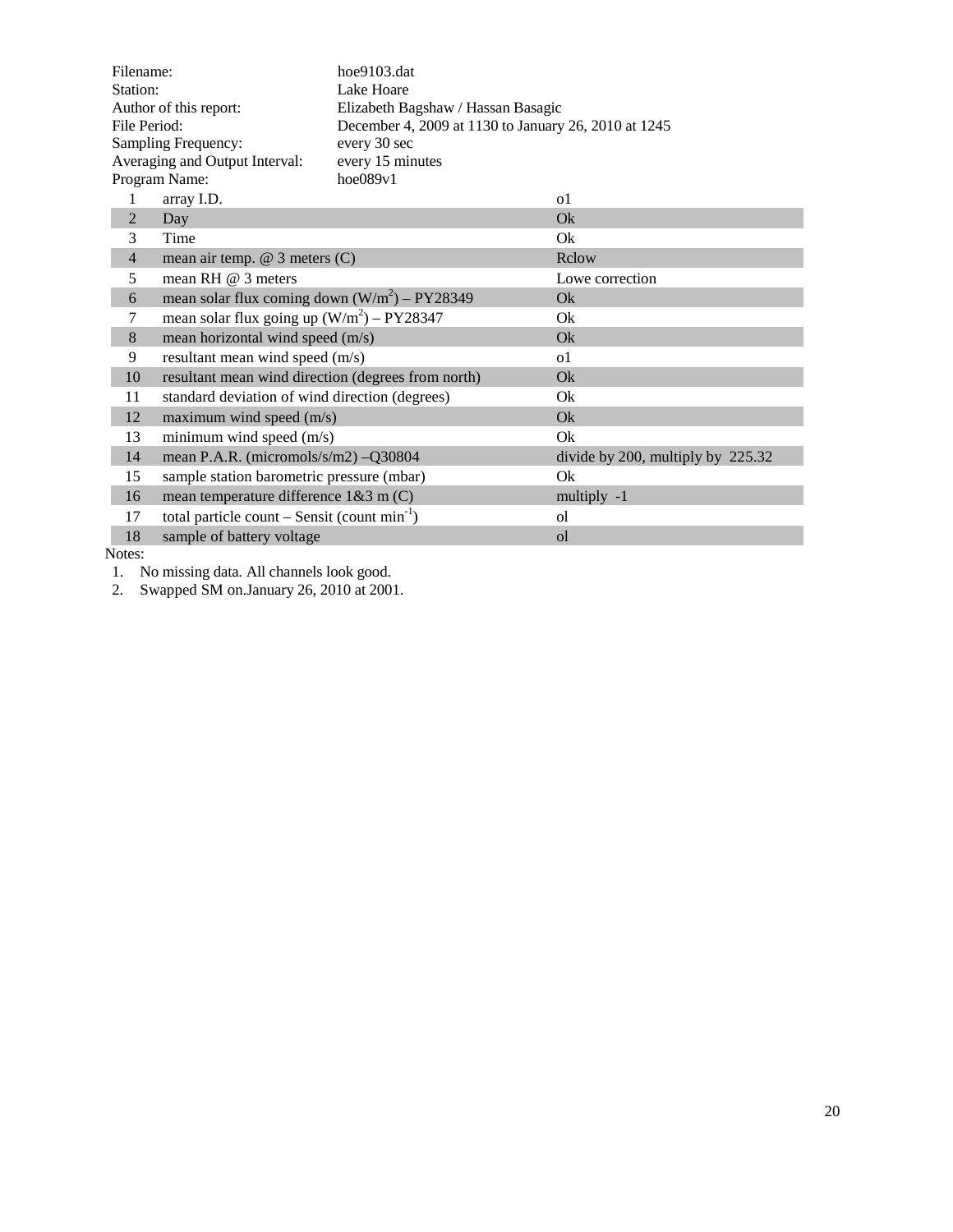# <span id="page-20-0"></span>**Lake Hoare Precipitation**

| Filename:                      | $1hp9101$ .dat                                         |
|--------------------------------|--------------------------------------------------------|
| Station:                       | Lake Hoare Precipitation                               |
| Author of this report:         | Hassan Basagic                                         |
| File Period:                   | January 23, 2009 at 2045 to November 10, 2009 at 13:30 |
| Sampling Frequency:            | every 30 sec                                           |
| Averaging and Output Interval: | every 15 minutes                                       |
| Program Name                   | 1 <sub>hp078v1</sub>                                   |

|                | array I.D.                    | o1    |
|----------------|-------------------------------|-------|
|                | 2 Day                         | ok    |
|                | Time                          | ok    |
| $\overline{4}$ | total precipitation (mm)      | ok    |
| 5              | mean soil temperature @ 0 cm  | rClow |
| 6              | mean soil temperature @ 5 cm  | rClow |
|                | mean soil temperature @ 10 cm | rClow |
| 8              | distance to surface (m)       | ok    |
| 9              | sample of battery voltage     | Οl    |

#### Notes:

- 1. No missing data.
- 2. Time was adjusted ahead 30 seconds on November 10, 2009 at 1324.
- 3. Snow cover on ground  $= 2.8$  cm.
- 4. SM swapped on November 10, 2009 at 1335.

| Filename:                      | 1 <sub>hp9102.dat</sub>                                 |
|--------------------------------|---------------------------------------------------------|
| Station:                       | Lake Hoare Precipitation                                |
| Author of this report:         | Hassan Basagic                                          |
| File Period:                   | November 10, 2009 at 13:45 to November 15, 2009 at 1545 |
| Sampling Frequency:            | every 30 sec                                            |
| Averaging and Output Interval: | every 15 minutes                                        |
| Program Name                   | unknown                                                 |

|                | array I.D.                    | οl    |
|----------------|-------------------------------|-------|
| $\overline{2}$ | Day                           | ok    |
|                | Time                          | ok    |
| $\overline{4}$ | total precipitation (mm)      | ok    |
| 5              | mean soil temperature @ 0 cm  | rClow |
| 6              | mean soil temperature @ 5 cm  | rClow |
|                | mean soil temperature @ 10 cm | rClow |
| 8              | distance to surface (m)       | ok    |
| 9              | sample of battery voltage     | ΩI    |

Notes:

- 1. Missing precip and soil data. Inadvertently uploaded wrong program during last station visit.
- 2. Reloaded correct program and SM swapped on November 10, 2009 at 1548.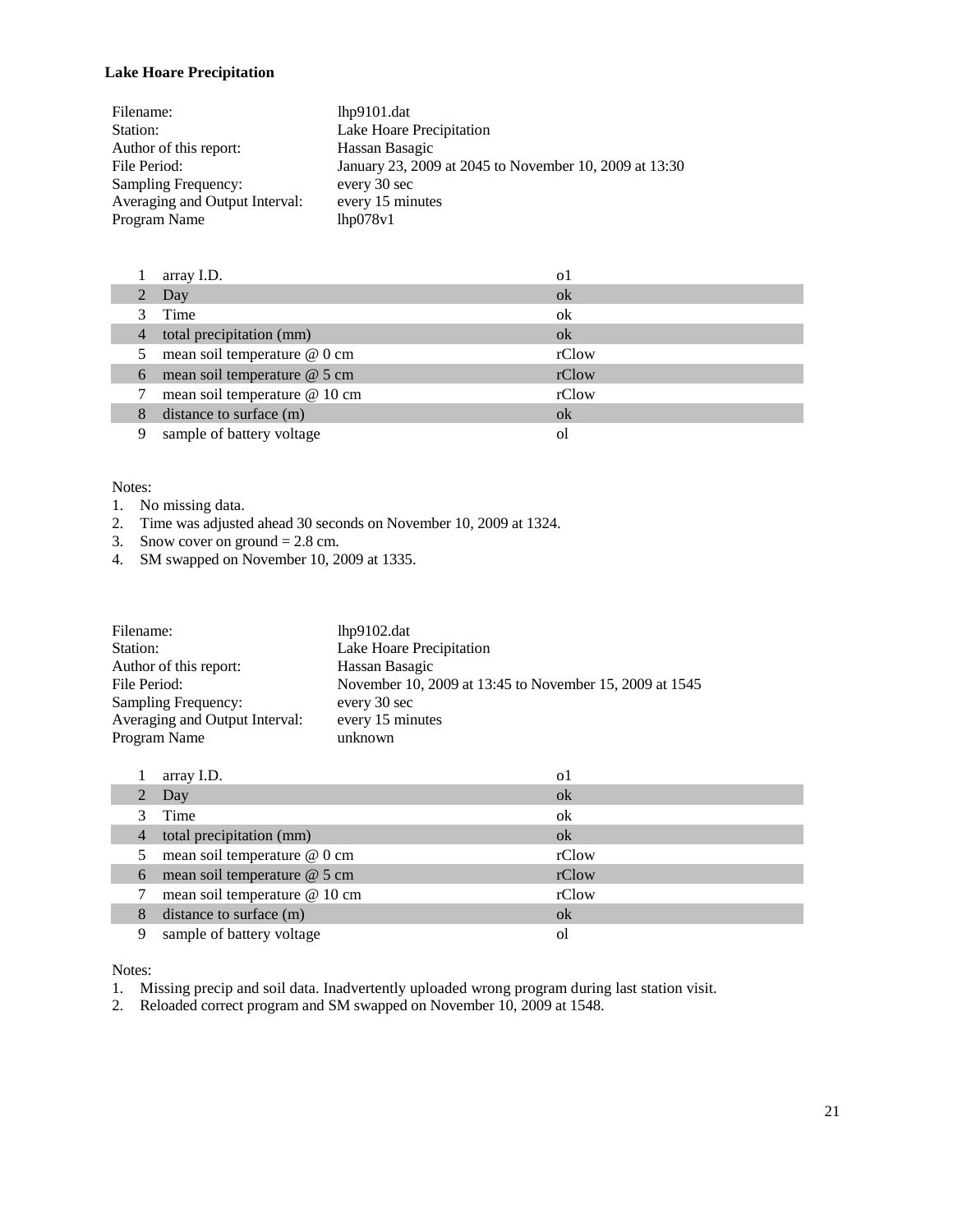| Filename:                      | 1hp9103.dat                                           |
|--------------------------------|-------------------------------------------------------|
| Station:                       | Lake Hoare Precipitation                              |
| Author of this report:         | Hassan Basagic                                        |
| File Period:                   | November 15, 2009 at 1600 to December 4, 2009 at 1100 |
| Sampling Frequency:            | every 30 sec                                          |
| Averaging and Output Interval: | every 15 minutes                                      |
| Program Name                   | unknown                                               |

|                | array I.D.                    | $\Omega$ |
|----------------|-------------------------------|----------|
|                | Day                           | ok       |
|                | Time                          | ok       |
| $\overline{4}$ | total precipitation (mm)      | $\alpha$ |
| 5              | mean soil temperature @ 0 cm  | rClow    |
| 6              | mean soil temperature @ 5 cm  | rClow    |
|                | mean soil temperature @ 10 cm | rClow    |
| 8              | distance to surface (m)       | ok       |
| 9              | sample of battery voltage     | Οl       |

- 1. No missing data.
- 2. Removed existing precipitation gage in anticipation of replacing gage. This was delayed until next season. Precipitation will remain offline during this time.
- 3. SM swapped on December 4, 2009 at 1105.

| Filename:<br>Station:<br>Author of this report:<br>File Period:<br>Sampling Frequency:<br>Averaging and Output Interval: |                |                               | $1hp9104$ .dat<br>Lake Hoare Precipitation<br>Liz Bagshaw / Hassan Basagic<br>December 4, 2009 at 1100 to January 26, 2010 at 1245<br>every 30 sec<br>every 15 minutes |          |
|--------------------------------------------------------------------------------------------------------------------------|----------------|-------------------------------|------------------------------------------------------------------------------------------------------------------------------------------------------------------------|----------|
|                                                                                                                          |                | Program Name                  | lhp910v1                                                                                                                                                               |          |
|                                                                                                                          |                | array I.D.                    |                                                                                                                                                                        | $\Omega$ |
|                                                                                                                          | 2              | Day                           |                                                                                                                                                                        | ok       |
|                                                                                                                          | 3              | Time                          |                                                                                                                                                                        | ok       |
|                                                                                                                          | $\overline{4}$ | total precipitation (mm)      |                                                                                                                                                                        | ok       |
|                                                                                                                          | 5              | mean soil temperature @ 0 cm  |                                                                                                                                                                        | rClow    |
|                                                                                                                          | 6              | mean soil temperature @ 5 cm  |                                                                                                                                                                        | rClow    |
|                                                                                                                          | 7              | mean soil temperature @ 10 cm |                                                                                                                                                                        | rClow    |
|                                                                                                                          | 8              | distance to surface (m)       |                                                                                                                                                                        | ok       |
|                                                                                                                          | 9              | sample of battery voltage     |                                                                                                                                                                        | οl       |

- 1. No missing data.
- 2. Precipitation gage offline.
- 3. SM swapped on January 26, 2010 at 1250.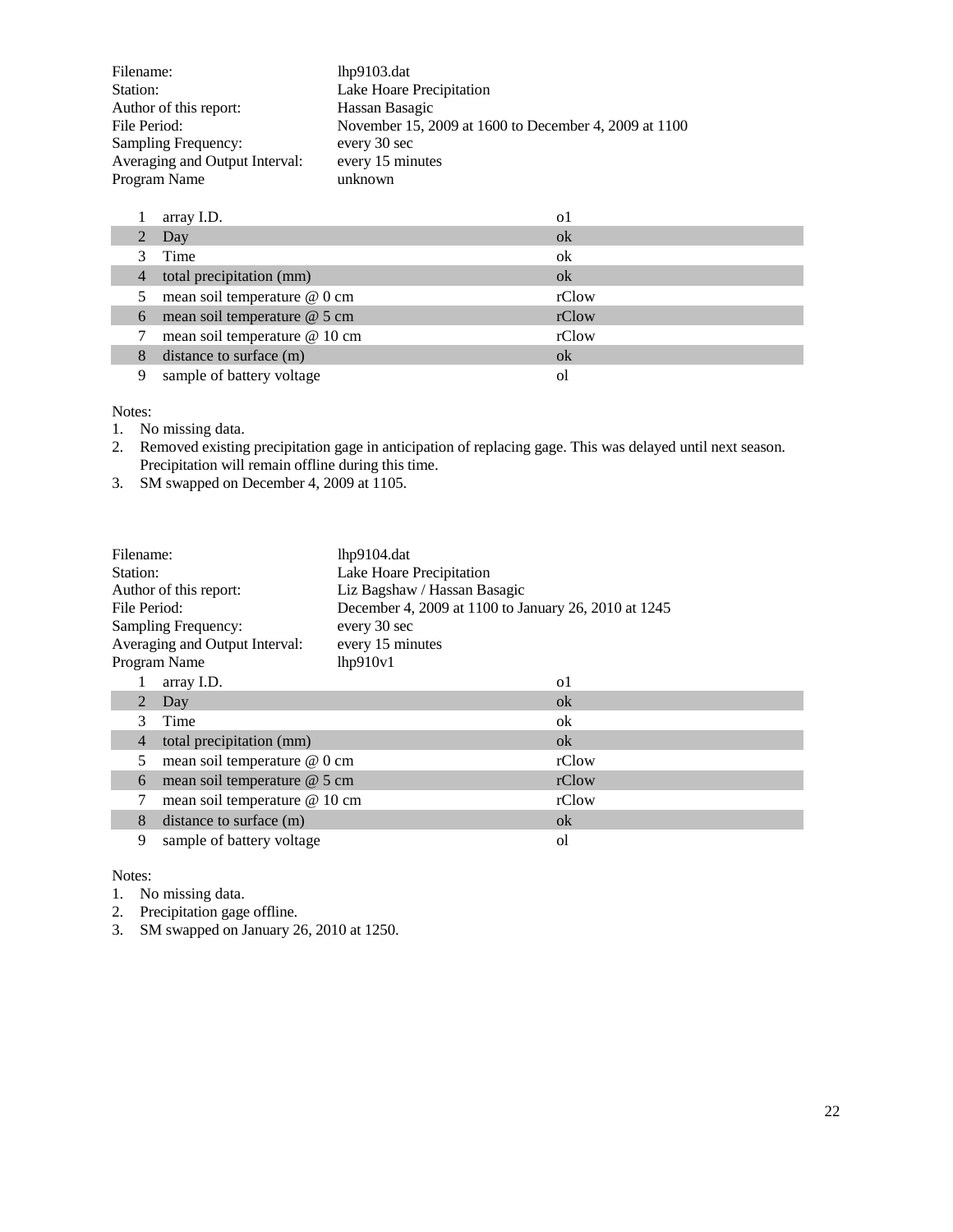# <span id="page-22-0"></span>**Taylor Glacier**

| Filename:                      | $tar9101$ .dat                                                     |
|--------------------------------|--------------------------------------------------------------------|
| Station:                       | <b>Taylor Glacier</b>                                              |
| Author of this report:         | Hassan Basagic                                                     |
| File Period:                   | January 16, 2009 at 1245 to November 18, 2009 at 1200              |
| Sampling Frequency:            | depth every 60 minutes, wind every 4 secs.; others: every 30 secs. |
| Averaging and Output Interval: | every 15 minutes                                                   |
| Program Name                   | tan078v3                                                           |

|                | array I.D.                                          | $\Omega$                          |
|----------------|-----------------------------------------------------|-----------------------------------|
| $\overline{2}$ | day                                                 | ok                                |
| 3              | time                                                | ok                                |
| $\overline{4}$ | mean air temp. $@$ 3 meters $(C)$                   | rclow                             |
| 5              | mean R.H. $@$ 3 meters $%$                          | Lowe correction                   |
| 6              | mean air temp $@ 1m(C)$                             | rclow                             |
|                | mean RH at $1m$ $%$ )                               | Lowe correction                   |
| 8              | mean solar flux coming down $(W/m2) - (33733F3)$    | divide by 100; multiply by 117.23 |
| 9              | mean solar flux going up $(W/m2)$ - (31435F3)       | divide by 100; multiply by 126.58 |
| 10             | mean horizontal wind speed (m/s)                    | ok                                |
| 11             | resultant mean wind speed (m/s)                     | $\Omega$                          |
| 12             | resultant mean wind direction (degrees from north)  | flag                              |
| 13             | standard deviation of wind direction (degrees)      | ok                                |
| 14             | maximum wind speed $(m/s)$                          | ok                                |
| 15             | minimum wind speed $(m/s)$                          | ok                                |
| 16             | ice temp                                            | $\Omega$                          |
| 17             | surface temperature internal thermister output (mV) | $\Omega$                          |
| 18             | surface temperature (mV)                            | $\Omega$                          |
| 19             | surface temperature $(C)$                           | ok                                |
| 20             | sample depth from sensor to surface (cm)            | ok                                |
| 21             | sample of battery voltage                           | o1                                |

Notes:

1. One line of missing data on October 9, 2009 at 1715. Unknown reason.

2. Dataloagger time is correct on November 18, 2009. Input values and wind alignment appear correct. Ultrasonic height is measured at 87.2 cm.

3. Maintenance: on November 18, 2009 replaced RH at 1m and 3m at 1152.

4. Replaced SM at 1205.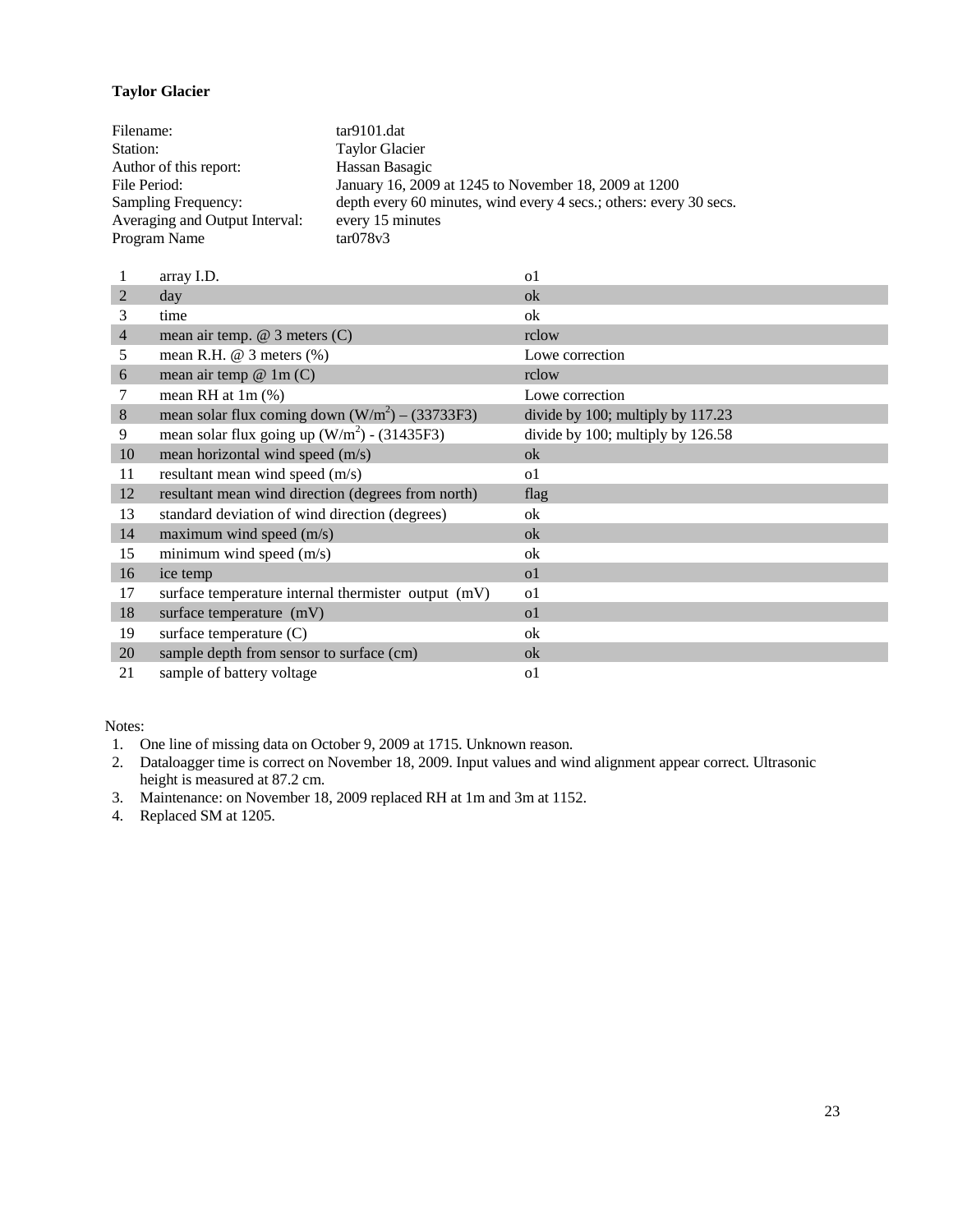<span id="page-23-0"></span>**Lake Vanda** Filename: vaa9101.dat Station: Lake Vanda Author of this report: Hassan Basagic<br>File Period: December 30, 20 December 30, 2008 at 1015 to November 20, 2009 at 1515 Sampling Frequency: wind every 4 secs.; ultrasonic every 1 hr; others every 30 secs. Averaging and Output Interval: every 15 minutes<br>Program Name vaa045v1 Program Name

|                | array I.D.                                         | <sub>o</sub> 1                               |
|----------------|----------------------------------------------------|----------------------------------------------|
| $\overline{2}$ | day                                                | ok                                           |
| 3              | time                                               | ok                                           |
| $\overline{4}$ | mean air temp. $@$ 3 meters $(C)$                  | rclow                                        |
| 5              | mean R.H. $\omega$ 3 meters $(\%)$                 | Lowe correction                              |
| 6              | mean solar flux coming down $(W/m^2)$              | PY41090 : ok                                 |
|                | mean solar flux going up $(W/m^2)$                 | $PY20561:$ ok                                |
| 8              | mean horizontal wind speed (m/s)                   | ok                                           |
| 9              | resultant mean wind speed (m/s)                    | 0 <sup>1</sup>                               |
| 10             | resultant mean wind direction (degrees from north) | ok                                           |
| 11             | standard deviation of wind direction (degrees)     | ok                                           |
| 12             | maximum wind speed $(m/s)$                         | ok                                           |
| 13             | minimum wind speed $(m/s)$                         | ok                                           |
| 14             | mean P.A.R. (micromols/s/ $m2$ )                   | $Q17248$ : divide by 200, multiply by 313.57 |
| 15             | mean soil temperature $@$ 0 cm in soil (C)         | rclow                                        |
| 16             | mean soil temperature $@$ 5 cm in soil (C)         | rclow                                        |
| 17             | mean soil temperature $@ 10$ cm in soil (C)        | rclow                                        |
| 18             | distance to surface (m)                            | ok                                           |
| 19             | sample of battery voltage                          | o1                                           |

Notes:

1. No missing data. Adjusted datalogger back 2 min on November 20, 2009 at 1454.<br>2. Checked input values and wind alignment at 1456, all appear correct. Sonic sensor

2. Checked input values and wind alignment at 1456, all appear correct. Sonic sensor depth is 64.8 cm.<br>3. Maintenance: on November 20, 2009 swapped quantum PAR sensor (old#Q17248, new#Q30794) at 1

3. Maintenance: on November 20, 2009 swapped quantum PAR sensor (old#Q17248, new#Q30794) at 1509, RH at 1448.

4. Station power off to swap CR10x and SM on November 20, 2009 at 1517.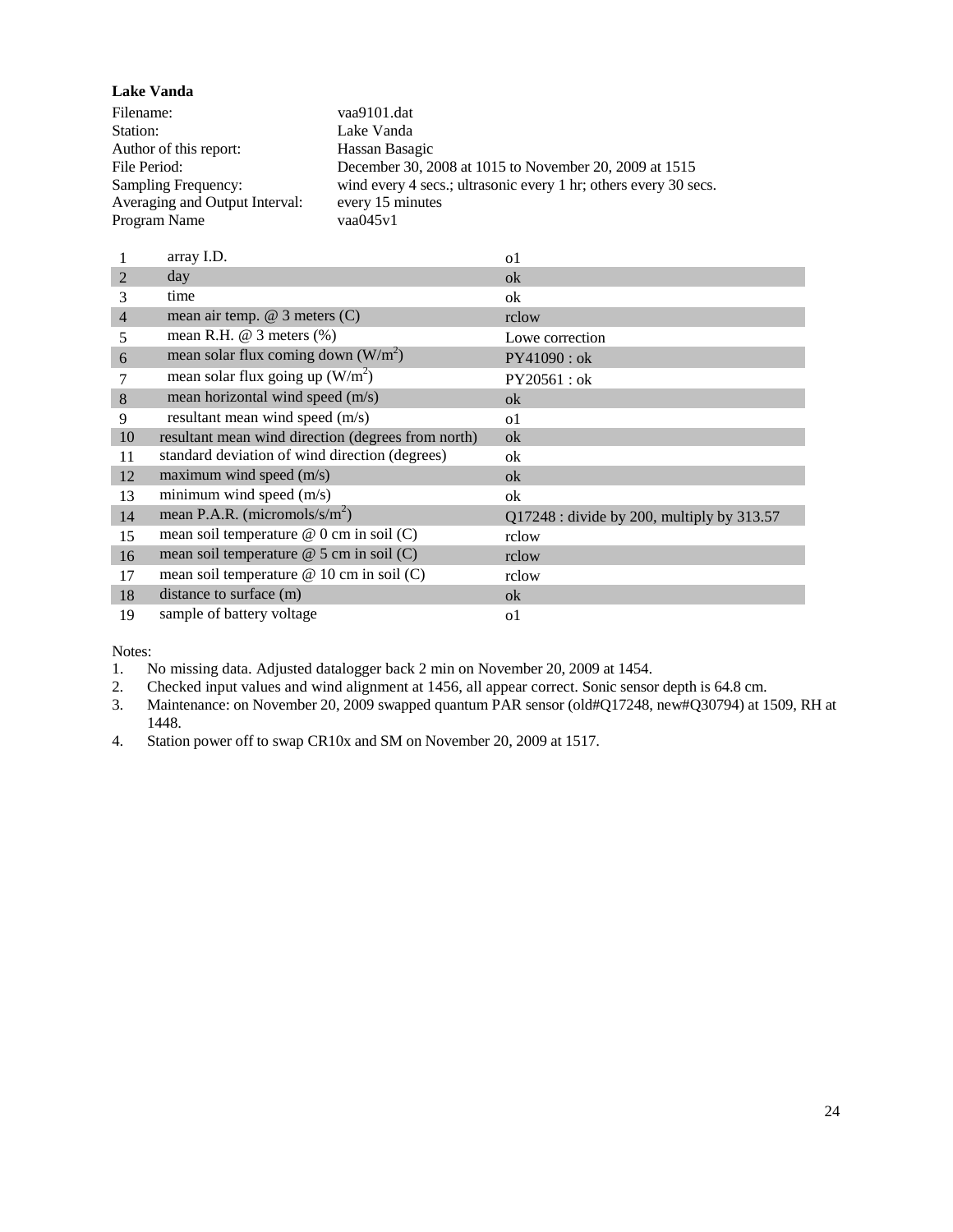#### <span id="page-24-0"></span>**Lake Vida**

| Filename:                      | via9101.dat                                                      |
|--------------------------------|------------------------------------------------------------------|
| Station:                       | Lake Vida                                                        |
| Author of this report:         | Hassan Basagic                                                   |
| File Period:                   | December 30, 2008 at 1215 to December 1, 2009 at 1000            |
| Sampling Frequency:            | wind every 4 secs.; ultrasonic every 1 hr; others every 30 secs. |
| Averaging and Output Interval: | every 15 minutes                                                 |
| Program Name                   | via045v1                                                         |

|                | array I.D.                                         | o1                                                                                   |
|----------------|----------------------------------------------------|--------------------------------------------------------------------------------------|
| $\overline{2}$ | day                                                | Ok                                                                                   |
| 3              | time                                               | Ok                                                                                   |
| $\overline{4}$ | mean air temp. $@$ 3 meters $(C)$                  | Rclow                                                                                |
| 5              | mean R.H. $@$ 3 meters $%$                         | Lowe correction                                                                      |
| 6              | mean solar flux coming down $(W/m^2)$ –            | PY23250 (new#20523) Ok                                                               |
| 7              | mean solar flux going up $(W/m^2)$                 | PY20561: Ok                                                                          |
| 8              | mean horizontal wind speed (m/s)                   | <b>Ok</b>                                                                            |
| 9              | resultant mean wind speed (m/s)                    | 0 <sup>1</sup>                                                                       |
| 10             | resultant mean wind direction (degrees from north) | Ok                                                                                   |
| 11             | standard deviation of wind direction (degrees)     | Ok                                                                                   |
| 12             | maximum wind speed $(m/s)$                         | Ok                                                                                   |
| 13             | minimum wind speed $(m/s)$                         | Ok                                                                                   |
| 14             | mean P.A.R. (micromols/s/ $m2$ )                   | Q30803 divide by 200, multiply by 237.54<br>Q30800 divide by 200, multiply by 222.23 |
| 15             | mean soil temperature $@$ 0 cm in soil (C)         | Relow                                                                                |
| 16             | mean soil temperature $@$ 5 cm in soil (C)         | Rclow                                                                                |
| 17             | mean soil temperature $@ 10$ cm in soil (C)        | Relow                                                                                |
| 18             | distance to surface (m)                            | Ok                                                                                   |
| 19             | sample of battery voltage                          | o1                                                                                   |

- 1. No missing data.
- 2. Time adjusted back 15 minutes on December 1, 2009 at 933.<br>3. Input values and wind alignment on December 1, 2009 at 93.
- 3. Input values and wind alignment on December 1, 2009 at 935 appear correct.
- 4. Sonic sensor depth =  $36.1 \text{ cm}$  (snow present).
- 5. Maintenance: on December 1, 2009 replaced quantum PAR (old#Q23204, new#Q30800) at 953, RH at 945.<br>6. SM swapped out at 1010.
- SM swapped out at 1010.